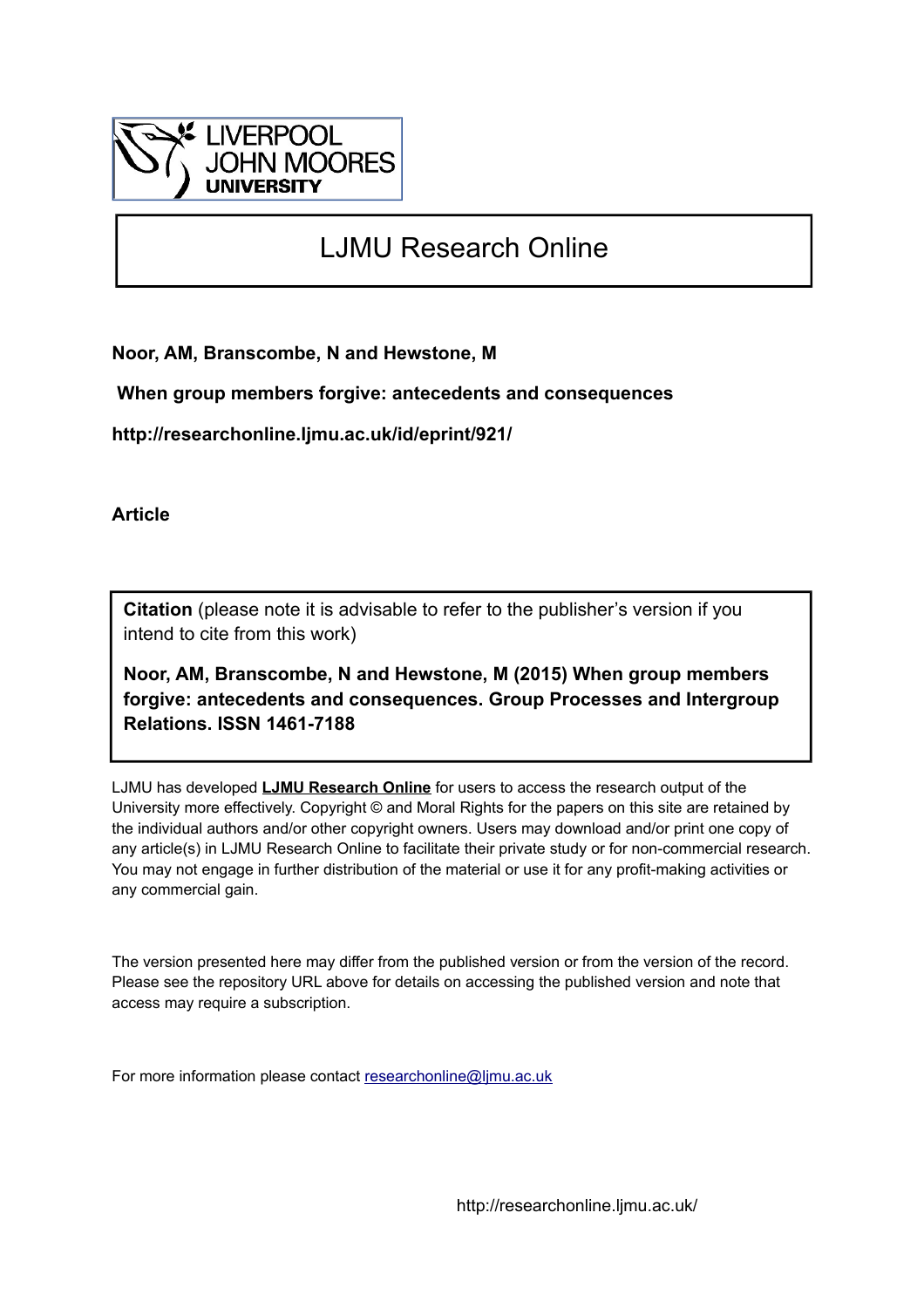## Editors' introduction

When group members forgive: Antecedents and Consequences

Masi Noor<sup>1</sup>

Nyla R. Branscombe<sup>2</sup>

Miles Hewstone<sup>3</sup>

<sup>1</sup>Liverpool John Moores University (UK)

<sup>2</sup>University of Kansas (USA)

<sup>3</sup>University of Oxford (UK)

*Acknowledgment*: We are grateful to Mike Hogg and Dominic Abrams for their encouragement and support for a Special Issue on the crucial topic of Intergroup Forgiveness, and to Libby Cuthbert of the *GPIR* editorial office for all her assistance in processing the manuscripts. We are also indebted to all the contributing authors of this Special Issue for their insightful contributions, and to the anonymous reviewers who provided such detailed and helpful comments on earlier versions of these papers.

*Corresponding author*: Masi Noor, Liverpool John Moores University, School of Natural Sciences and Psychology, Tom Reilly Building 320, Bryom Street, L3 3AF, Liverpool, United Kingdom, Email: masi.noor1@gmail.com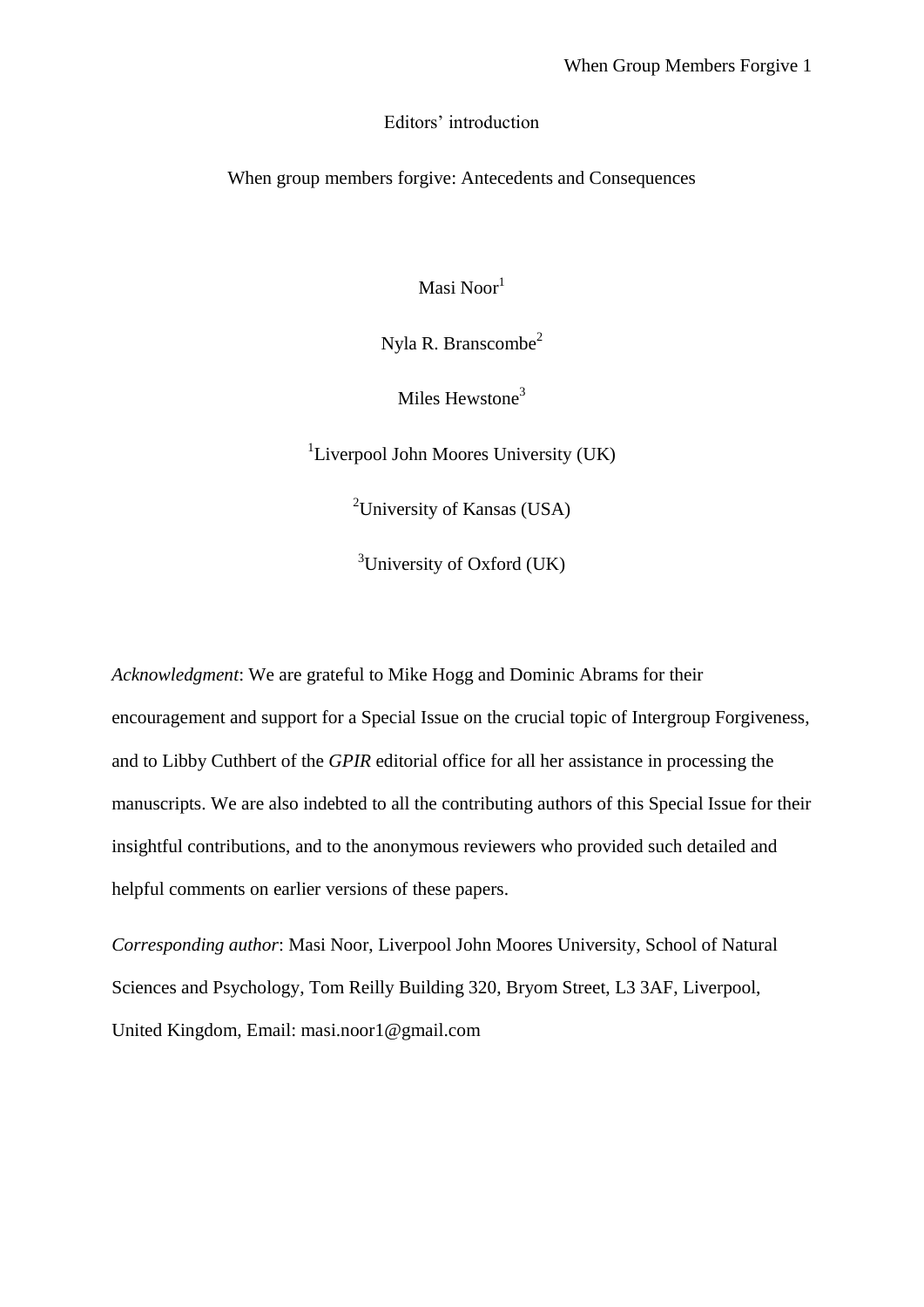### Abstract

Whether forgiveness is essential for intergroup reconciliation may be disputable, but its potential ability to repair human relationships following offenses committed based on group membership remains of considerable importance. The primary focus of this Special Issue is on the social-contextual factors that encourage forgiveness of past wrongs and the extent to which forgiveness results in meaningful improvement in intergroup relations. The concept of Intergroup Forgiveness has only appeared on the research agenda of social psychologists over the last decade, so there is still much room for conceptual clarification, empirical validation and applications to understanding intergroup reconciliation. Significant progress has been made by investigating predictors and correlates of intergroup forgiveness, and the research presented in this Special Issue further illuminates the processes involved in Intergroup Forgiveness, as well as important consequences. This collection of empirical articles, based on diverse theoretical perspectives and empirical approaches to studying the phenomenon of intergroup forgiveness inside and outside of the laboratory, advance our understanding of when and how improvement emerges across a wide range of real and enduring conflicts.

Key words: intergroup forgiveness, intergroup relations, conflict, victim, perpetrator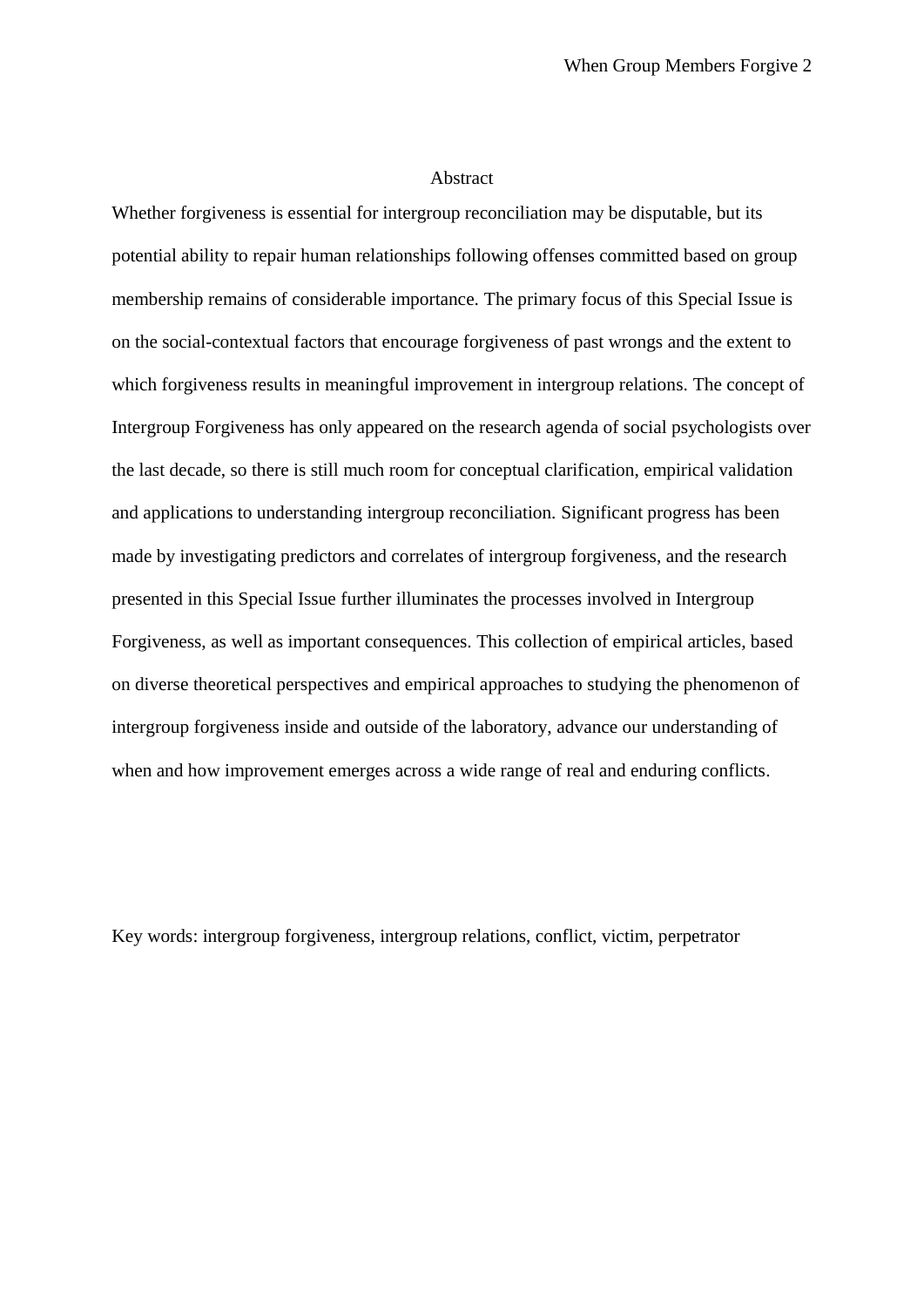*Forgiveness is not always easy. At times, it feels more painful than the wound we suffered, to forgive the one that inflicted it. And yet, there is no peace without forgiveness.*

## *(Marianne Williamson, 1994)*

Intergroup conflicts can be difficult to resolve; they often entail long-term physical and emotional damage to those directly involved and their descendants. Although intergroup forgiveness may not to be a prerequisite for reconciliation (see Wohl, Hornsey, & Philpot, 2011), forgiveness is a viable means of achieving reconciliation between conflicting groups. Given the importance of forgiveness for improving intergroup relations, it is with some satisfaction that we mark the substantial progress of research on intergroup forgiveness in this Special Issue.

Indeed it is only a little over a decade since psychologists began to contribute to this critical topic; prior to that, few contributions were offered concerning the fundamental questions of when people do forgive those who perpetrated harm against them or their fellow group members, and what psychological antecedents, processes, and consequences are involved. Yet, as the opening quote makes clear, for all the difficulty entailed in forgiving past wrongs, the ability to forgive is potentially as old as the desire for revenge (see McCullough, Kurzban, & Tabak, 2013).

Although revenge and retaliatory behavior might be seen to have their place and offer some utility in restoring justice, serving as deterrents to more egregious intergroup behavior, they are associated with considerable costs. Imposing punishment ultimately has negative consequences for those who do so, increases the likelihood of rumination about the harmdoers and the harm they perpetrated, and predicts poor health (Carlsmith, Wilson, & Gilbert, 2008; Kira et al., 2009; Ysseldyk, Matheson, & Anisman, 2007). Moreover, it is unlikely to promote restoration of positive intergroup relations, and instead is likely to promote a cycle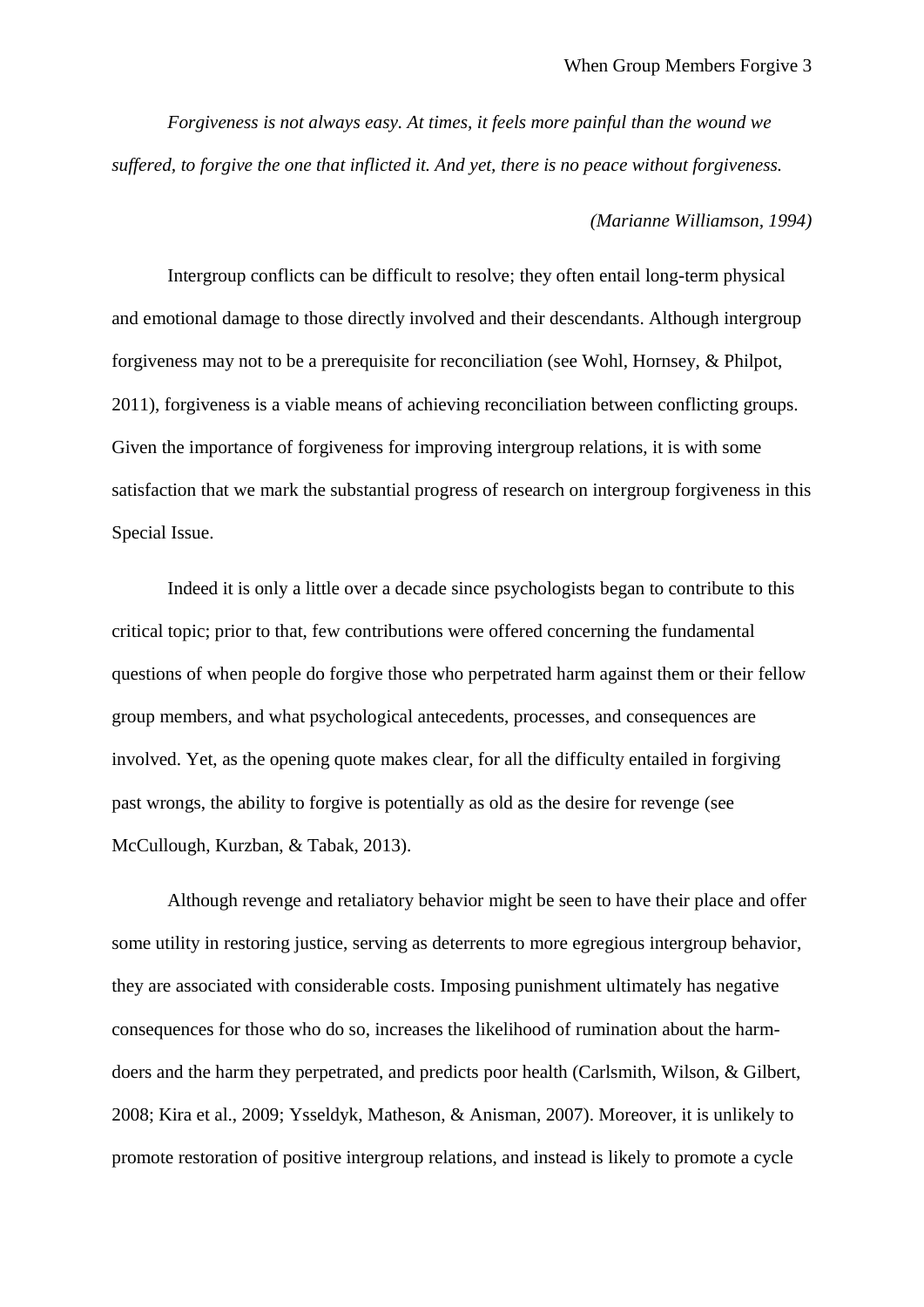of revenge. Revenge as a response to injustice is further problematic because, due to the subjective nature of human perception and cognition, exacting a wrong may not lead to restoration of what was initially harmed and, all too often, results in terrible excesses (Minow, 1998, p. 11). Perhaps among the gravest costs of vengeful behavior is that the initial victims could become potential victimizers, trapped in a never-ending cycle of retributions (Minow, 1998; Noor, Shnabel, Halabi, & Nadler, 2012; Rouhana & Bar-Tal, 1998) that can affect the support former victims are likely to receive from third-parties (Branscombe, Warner, Klar, & Fernández, in press). Considering these costs, forgiveness may not only serve as an attractive alternative strategy for responding to a perpetrator and his/her group, but may also be a viable and effective means to resolve costly intergroup conflicts.

Forgiveness at the interpersonal level has been conceptualized as letting go of resentment toward the harm-doer (Enright, Freedman, & Rique, 1998), reduced motivation for revenge and avoidance, and increased motivation for acting with benevolence toward the perpetrator (McCullough, Worthington, & Rachel, 1997). Closely related to its interpersonal conceptualization, at the intergroup level forgiveness has been characterized in terms of not harboring negative feelings toward the wrongdoer and their group (Tutu, 1999), not assigning guilt to the perpetrator group (Wohl & Branscombe, 2005), and leaving behind past grievances and displaying generosity by absolving the outgroup from total blame (Noor, Brown, Gonzalez, Manzi, & Lewis, 2008). Ultimately, intergroup forgiveness should be considered a rare opportunity for conflicting groups to transform their relationship from enmity to peaceful co-existence (Hewstone et al., 2004; Hewstone, Cairns, Voci, Hamberger, & Niens, 2006; Noor, Brown, & Prentice, 2008; Staub, 2006).

#### **From Early Days to Recent Development**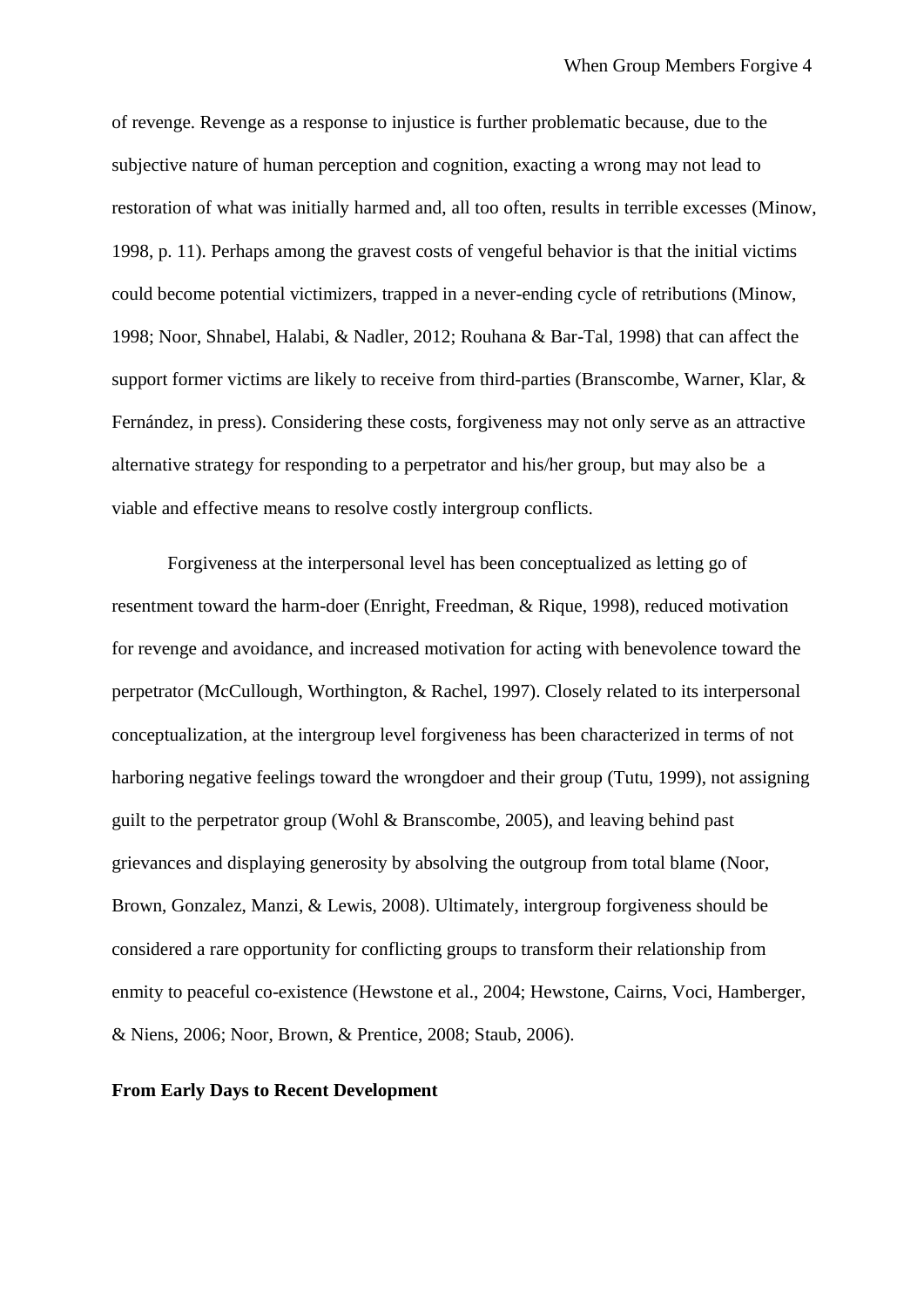Naturally, as with any emerging topic, researchers were initially preoccupied with definitions and identifying the major correlates of intergroup forgiveness. In other words, empirical work began by addressing the question of what enables groups to forgive each other following conflict. To illustrate, it was reported that friendship and general contact between the conflicting communities in Northern Ireland were positively associated with each community's willingness to forgive the other for the harms done in this long, internecine conflict (Hewstone et al., 2004, 2006). Early theoretical developments concerning impediments to intergroup forgiveness led researchers to identify novel concepts in order to understand and do justice to the complexity associated with this nascent research area.

For instance, Noor and colleagues developed the concept of *Intergroup Competitive Victimhood* to address how adversary groups come to perceive their own suffering as a result of a violent conflict as greater than other groups', which in turn predicts their reduced propensity to forgive each other for their past wrongs. Specifically, correlational and experimental research across several conflict settings including Northern Ireland, Chile, and Palestine/Israel demonstrated that when groups engage in competition for the 'crown of victimhood' and make claims that their suffering was worse than the suffering they inflicted upon the other group, attitudes toward forgiving the other group become rather negative (Noor, Brown, Gonzalez et al., 2008; Noor, Brown, & Prentice, 2008; Noor et al., 2012; Shnabel, Halabi, & Noor, 2013). A similar pattern of findings was observed in a set of laboratory-based studies testing intergroup competitive victimhood within settings of structural inequalities between groups (e.g., gender and race conflict) (Sullivan, Landau, Branscombe, & Rothschild, 2012).

Researchers were also quick to show that viewing one's suffering in a competitive manner is not the only way victimized groups can construe their victimhood. That is, collective suffering can also be framed in more inclusive ways (Branscombe, Wohl, &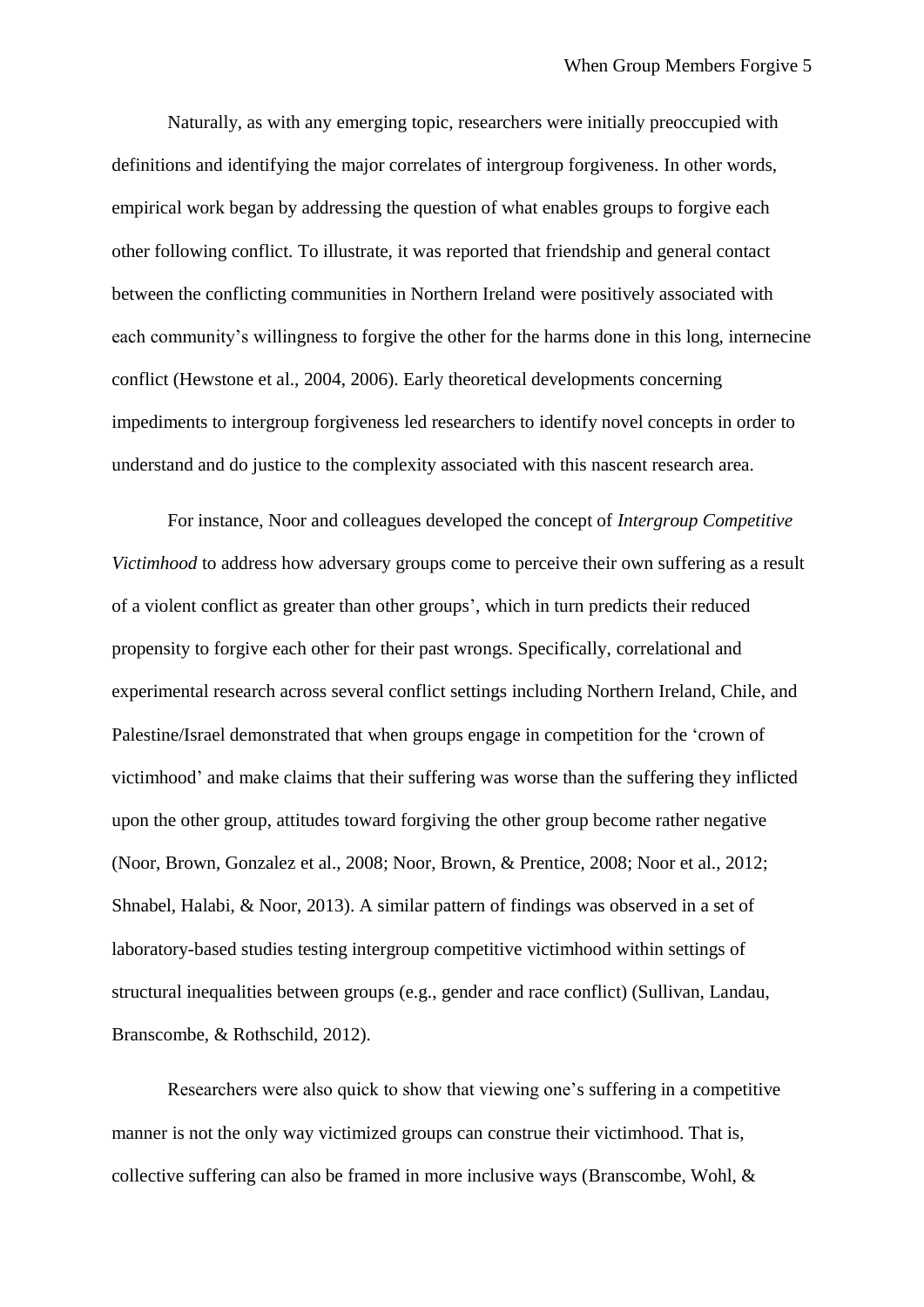Warner, in press; Noor et al., 2012; Shnabel et al., 2013; Vollhardt, 2009; 2013; Vollhardt & Bilali, in press; Warner, Wohl, & Branscombe, 2014), which has benevolent consequences. It is also the case that forgiveness requires perceived change in the perpetrator group. Licata and colleagues (2012) showed that victimized group members (Christians in Lebanon) who are able to differentiate those Muslims who committed the historical harm during that Civil War from contemporary Muslims reported increased intergroup forgiveness. Broadly speaking then, when victimized group members can believe the perpetrator group today is different from how it was (or was perceived to be) during the conflict, intergroup trust can emerge and greater forgiveness.

Development of forgiveness research benefited from comparing the application of theoretical concepts across interpersonal and intergroup levels of analysis. For example, at the interpersonal level, researchers typically found that an apology by the perpetrator following an interpersonal transgression generally predicts reduced desire to engage in revenge and thus increases individual victims' willingness to forgive (e.g., McCullough et al., 1997; Ohbuchi, Kameda, & Nariyuki, 1989; see Fehr, Gelfand, & Nag, 2010, for a metaanalytic review of the interpersonal apology-forgiveness link). However, this causal relationship was not observed in initial studies of the link between apology and forgiveness at the intergroup level (see Hornsey & Wohl, 2013). For example, in a series of experimental studies, Philpot and Hornsey (2008) presented Australian participants with apologies from different outgroups; although they found that intergroup apologies did affect perceived remorse, they failed to observe any positive effects of such apologies on participants' willingness to forgive.

There are many potential reasons why receipt of an apology from an outgroup might not be effective at promoting forgiveness. For example, victimized group members often do not believe the expressions of remorse made by the offender group, and may lack trust that an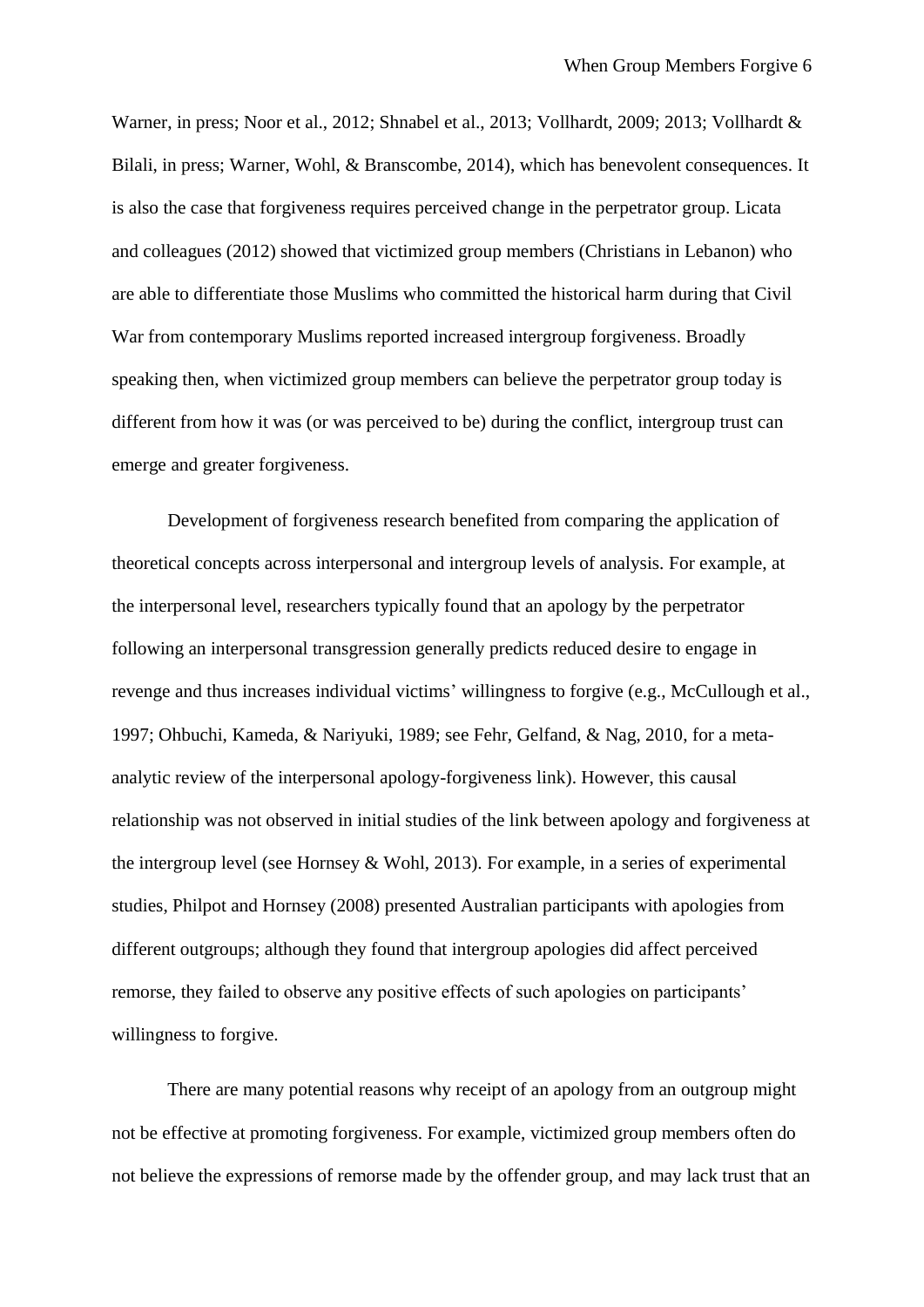"official apology" by a representative of the offender group is sincere or that its offering is even approved by most of the outgroup in question (see contributions by Berndsen, Hornsey, & Wohl, 2015, this Special Issue; Harth & Shnabel, 2015, this Special Issue; Shnabel, Halabi, & Siman Tov-Nachlieli, 2015, this Special Issue).

There may also be more subtle processes at work. Drawing on the infrahumanization literature (Leyens et al., 2000) – the attribution of more uniquely human emotions (e.g., remorse) to the ingroup than to the outgroup – Wohl, Hornsey and Bennett (2011) showed that one reason why an outgroup apology may fail to prompt forgiveness among victimized group members is due to their tendency to perceive the transgressing outgroup as incapable of experiencing such uniquely human emotions as 'regret'. Consequently, an outgroup apology containing such emotions is often perceived as disingenuous and dismissed (see also Tam, Hewstone, Cairns, and colleagues, 2007).

Yet, there *is* evidence that intergroup apology can increase forgiveness—to the extent that anger at the perpetrator group is reduced (Leonard, Mackie, & Smith, 2011). Clearly, then, the intriguing relationship between apology, forgiveness and other related concepts at the intergroup level awaits further research. Nonetheless, the productive nature of forgiveness research is illustrated in the recent meta-analysis of intergroup forgiveness, which tested a range of distinct predictors of intergroup forgiveness and revealed that strength of identification with the ingroup was among the strongest barriers to forgiveness, and collective guilt and trust were its most robust facilitators (Van Tongeren, Burnette, O'Boyle, Worthington, & Forsyth, 2014).

As research moved from the initial stages of 'definition' and 'correlates,' researchers began, *inter alia*, to identify key moderators of intergroup forgiveness. Wohl and Branscombe (2005), for example, highlighted the importance of social identity salience and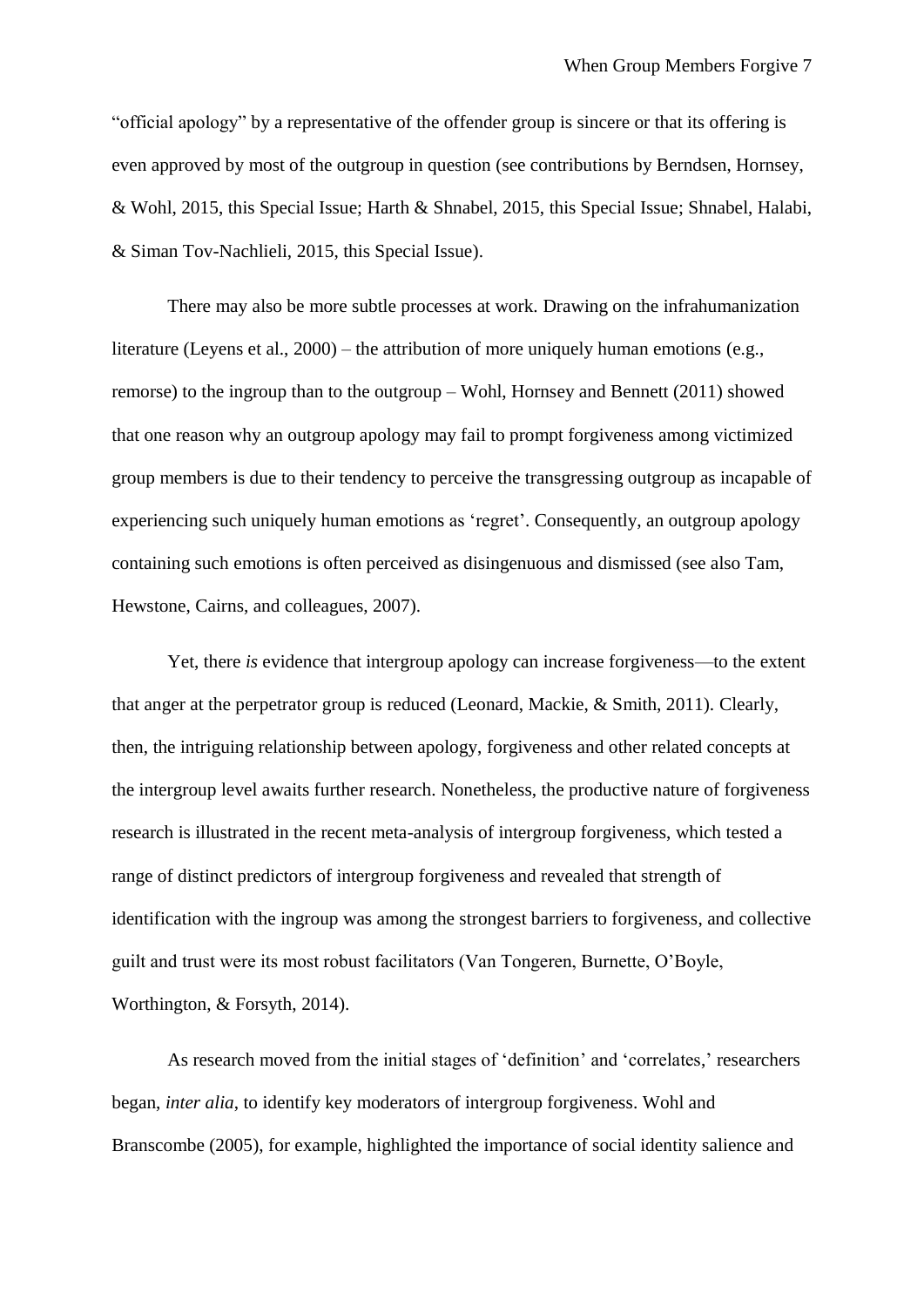how the groups involved are categorized as crucial elements enabling victimized groups to forgive the contemporary members of their historical perpetrator groups. These researchers found that when grave harm doing such as the Holocaust was framed as pervasive across humanity (most inclusive social category), North American Jewish participants were more willing to forgive today's Germans than when the Holocaust was described as an intergroup event in which Germans behaved aggressively toward Jews (intergroup categorization). Greenaway, Quinn and Louis (2011) subsequently replicated this common humanity categorization effect in the context of the intergroup relations between Australian Aborigines and White Australians, showing increased forgiveness on the part of Aborigines, but also revealed that categorization in terms of common humanity reduced willingness to seek restitution for the past harm done.

Beyond establishing the conditions under which victimized groups are willing to forgive groups who have perpetrated acts of violence against them, research has also investigated the mechanisms underlying the relationships involving forgiveness. A series of studies, for example, explored the psychological processes that mediate the effects of intergroup contact on intergroup forgiveness (including collective guilt, empathy and perspective-taking; see Hewstone et al., 2013). In a different vein, Wohl and Branscombe (2005) reported that the positive effects of human categorization on Canadian Native Peoples' forgiveness toward White Canadians were driven by perceptions of harm doing that they had sustained as pervasive across human history. That is, to the extent that the actions of the perpetrator group were seen as not unique to them, their harmful actions were easier to forgive. Finally, the work by Noor and colleagues on competitive victimhood, found that for both Protestant and Catholic groups in Northern Ireland the association between competitive victimhood and willingness to forgive was mediated by the initial level of trust placed on the other group (Noor, Brown, & Prentice, 2008).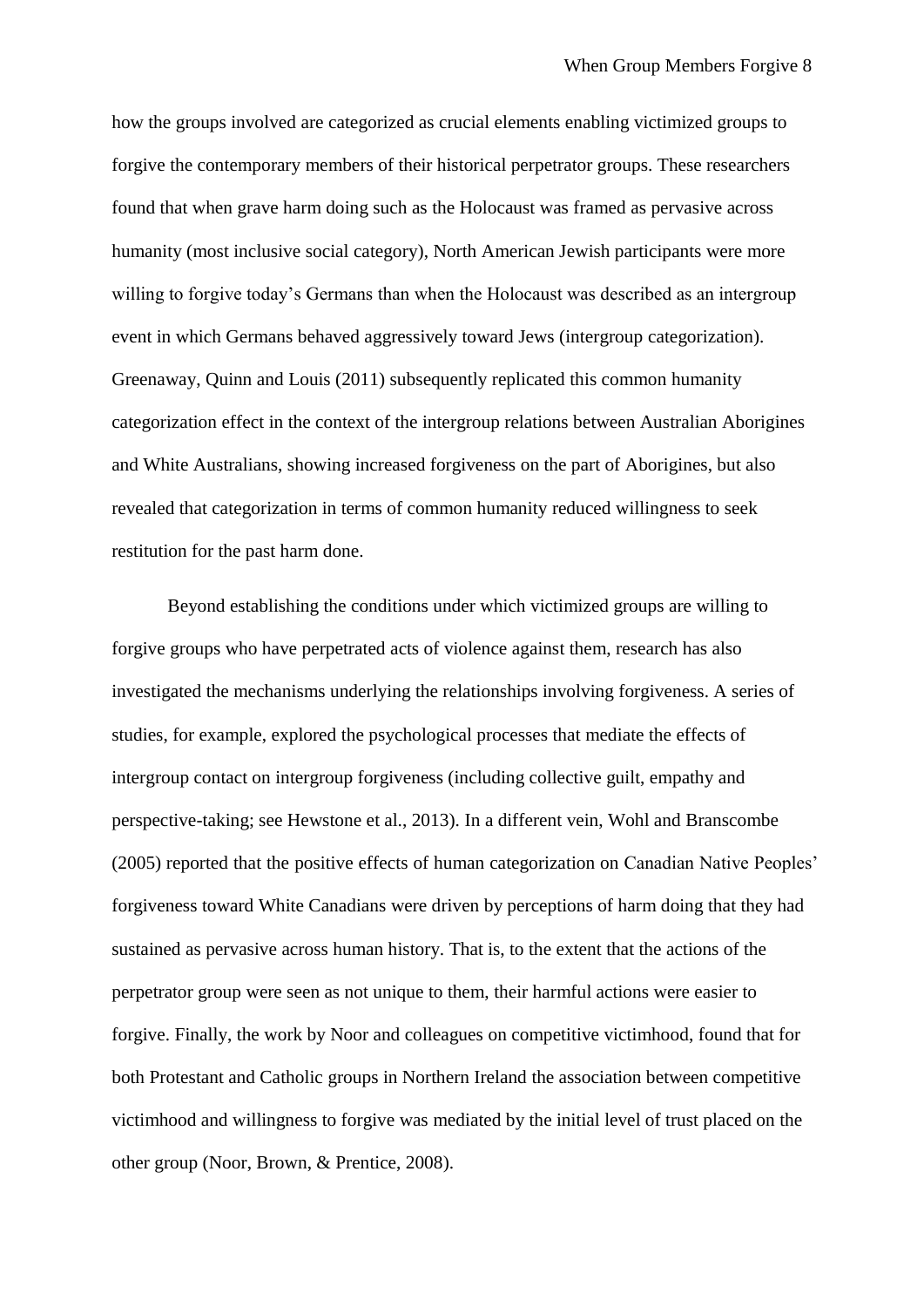While the majority of scholars have focused on identifying the predictors of intergroup forgiveness, and their moderators and mediators, researchers have also sought to identify some of the consequences of forgiveness. For example, Myers, Hewstone and Cairns (2009), in a study conducted among Catholics and Protestants in Northern Ireland, tested the association between personal victimhood (the extent to which the sectarian conflict had affected an individual's life) and mild psychiatric morbidity was mediated by the degree to which participants had forgiven the transgressing group. Although having personally suffered as a result of the conflict was associated with decreased well-being, willingness to forgive the outgroup alleviated this negative effect. Such health benefits of intergroup forgiveness are consistent with the physiological benefits that have been observed following interpersonal forgiveness (Larsen, Darby, Harris et al., 2012; Zheng, Fehr, Tai, Narayanan, & Gelfand, 2015).

In the context of the Palestinian and Israeli conflict, forgiveness has also been found to strengthen the link between socio-emotional factors, such as trust and victimhood perceptions, and Israelis' vision for lasting peace with the Palestinians (see contribution by Noor, Shnabel, Halabi, & Doosje, 2015, this Special Issue). Indeed, even under the most inauspicious circumstances of an ongoing conflict, Klar and Schori-Eyal (2015, this Special Issue) showed the value of forgiveness for reconciliation.

Recently, researchers have turned their attention to the impact of being forgiven by the victim group—from the historical perpetrator groups' perspective. Noor, Chao, Johnston and Glasford (2015) found that forgiveness messages in which victimized groups (a) referred to their victimhood in a manner that was exclusive of other possible victim groups, and (b) emphasized their generosity in forgiving their historical perpetrator groups backfired. In those cases, the perpetrator group perceived such forgiveness messages as offensive, and reported that their relationship with the victim group was less harmonious. Thus, it appears that there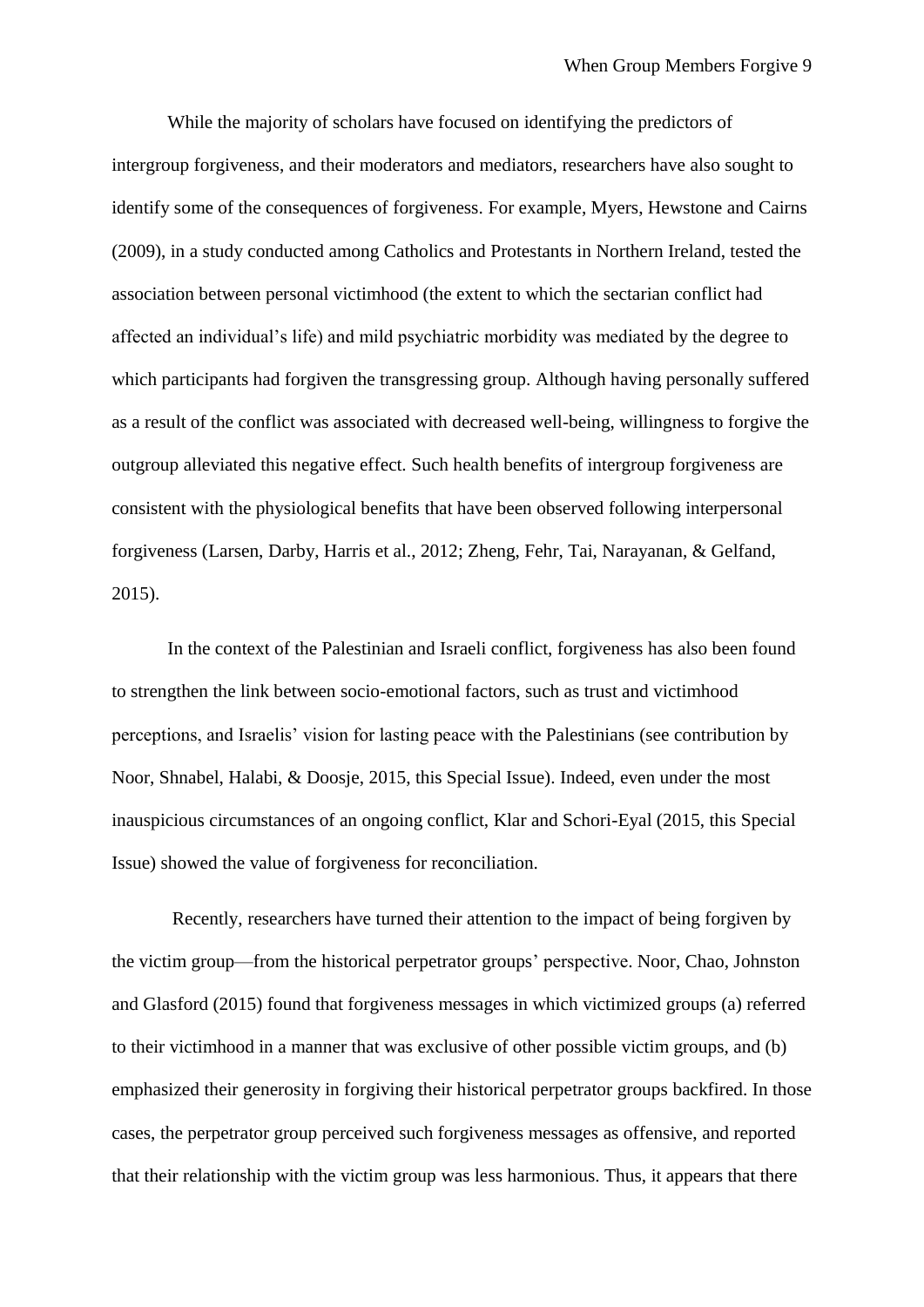are critical communicative considerations that need to be taken into account before groups can effectively harvest the potential benefits of forgiveness.

## **Overview of the Current Special Issue**

This brief review of intergroup forgiveness research is not intended to be comprehensive (for a detailed review see Van Tongeren and colleagues, 2014) but to set the scene for the advances presented in this Special Issue. Collectively, the papers in this Special Issue demonstrate that research on intergroup forgiveness has the potential to pose challenging questions of high applied value and enables psychology to offer insights into some of the most urgent societal issues of the  $21<sup>st</sup>$  century. Thus, while forgiveness is no panacea, it can play a key role in interrupting the negative cycle of revenge, in preventing victimized groups from becoming victimizers, and in helping to repair damaged intergroup relations. The contributions presented herein build on the past strengths of intergroup forgiveness research in terms of novelty and analysis, as well as exploring several new frontiers:

1. Voci, Hewstone, Swart, and Veneziani (2015, this Special Issue) report a refined test of whether contact is associated with forgiveness and prejudice reduction in the sectarian conflict in Northern Ireland. A notable feature of this research is that it assessed the link between contact and forgiveness under demanding conditions, where identities remain strong and the conflict far from consigned to history. Contact, especially with outgroup friends, was found to be strongly associated with forgiveness, whereas personal experience with the conflict and ingroup identification were found to inhibit forgiveness. More subtle differences emerged in tests of moderation. As predicted, the association between contact with friends and forgiveness was significant for respondents who reported either high *or* low levels of conflict experience; in fact the positive effect of contact with outgroup friends was larger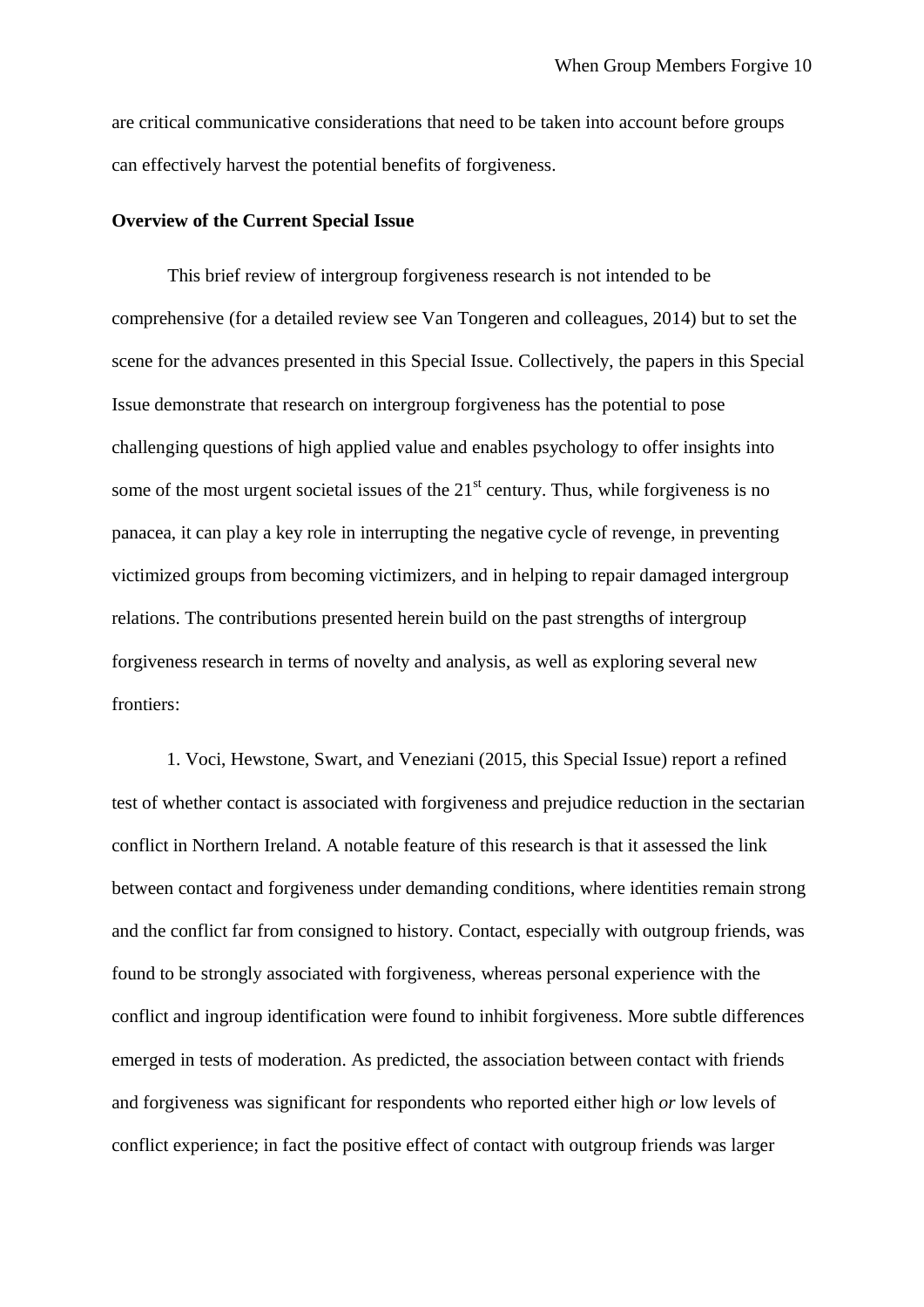under high than low experience, an effect similar to prior research in the contact literature which has shown a *greater* effect of contact in more prejudiced participants. Generic contact, on the other hand, was associated with increased intergroup forgiveness only when experience was low, but not when experience was high. This result is consistent with the idea that generic contact is weaker than friendship contact.

2. Regalia, Pelucchi, Paleari, Manzi and Brambilla (2015, this Special Issue) present a unique analysis of intergroup forgiveness in the context of the period of political terrorism in modern Italy known as the 'Years of Lead' (*Anni di Piombo*), which convulsed that country's political and social life from the 1960s to the 1980s. These authors test a model to explain conditions under which forgiveness toward terrorists may be enhanced, and they compare responses among Italian citizens who were adolescents or adults during this period of terrorism, as well as those born after it. The study is amongst the first to examine the role of restorative justice in intergroup forgiveness, and reports evidence consistent with the idea that adopting a restorative justice perspective and building empathy and trust can be fruitful ways to enhance a positive motivational change towards such harm perpetrators.

These authors identify two distinct dimensions of forgiveness – a positive dimension (*benevolence*), and a negative dimension (*avoidance/resentment*), and show that outgroup empathy, outgroup trust, and restorative justice beliefs are positively associated with benevolence, while outgroup trust and restorative justice beliefs, but not outgroup empathy, are negatively associated with avoidance/resentment. The structural paths in the model did not vary as a function of generational cohort.

3. Given the difficulty of conducting research on current conflicts, particularly during periods of high tension, it is not surprising that most studies on intergroup forgiveness are conducted during the *post*-resolution stages of conflict. The research reported by Klar and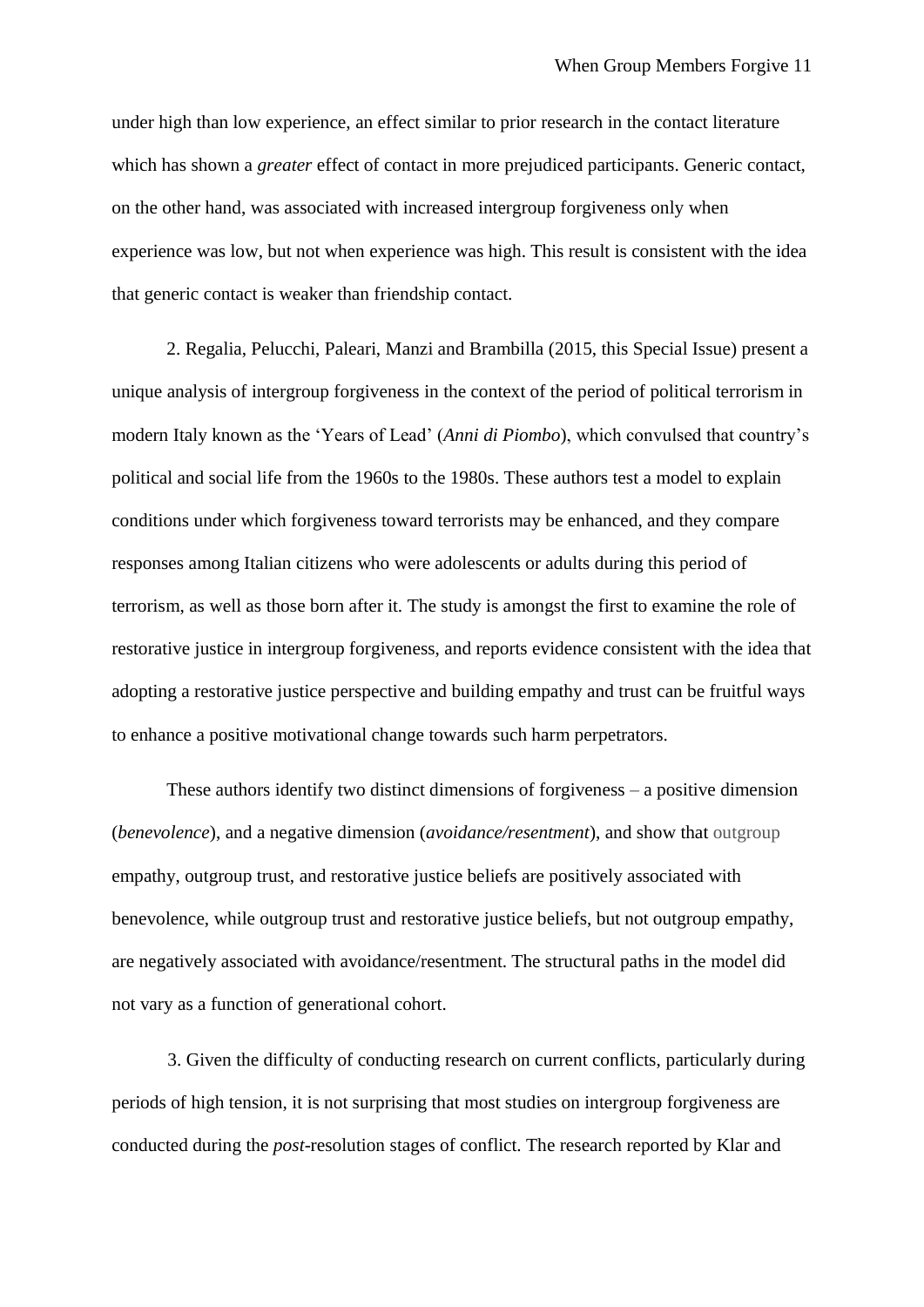Schori-Eyal (2015, this Special Issue) is thus notable for the fact that it was conducted in Israel among people currently engaged in a violent conflict (Israeli Jewish adults in the southern town of Sderot, in Study 1, and in towns and communities close to the Gaza border, in Study 2). In the authors' words, the studies can be viewed as "snapshots" from an ongoing violent conflict – they raise the question of whether any seeds of forgiveness and reconciliation can be found even at such difficult times among those who are adversely affected by the conflict – and if so, what they look like. A further interesting aspect of this research is that forgiveness was conceived, and measured, as *mutual* (intergroup) forgiveness.

Klar and Schori-Eyal (2015, this Special Issue) investigated Jewish respondents' support for apology and reparations, as well as their readiness for mutual forgiveness with their enemies / neighbours in Gaza. They also explored potential predictors of readiness to undertake steps to peace and reconciliation. Mutual forgiveness received considerable support, although apology and reparations did not. Perspective-taking vis-à-vis the Palestinians predicted support for mutual forgiveness in the first study. Acceptance of moral responsibility and dismissal of exonerating cognitions regarding Israel's conduct in Gaza predicted readiness for apology and reparations. This research suggests that a step toward mutual forgiveness with an adversarial outgroup is feasible even in active conflict settings, mainly because it does not involve acceptance of culpability for ingroup past harm doing.

4. The contribution by Noor, Shnabel, Halabi and Doosje (2015, this Special Issue) provides a novel link between forgiveness and what they call '*peace vision'*, conceptualized as the view of peace as desirable, feasible, and requiring substantial concessions by both parties. They examined the social-emotional factors contributing to the endorsement of a peace vision among a sample of Israeli Jews and found that trust in Palestinians and inclusive victim perceptions (the view that *both* conflicting groups have suffered due to the conflict) were significantly and positively associated with peace vision endorsement both directly and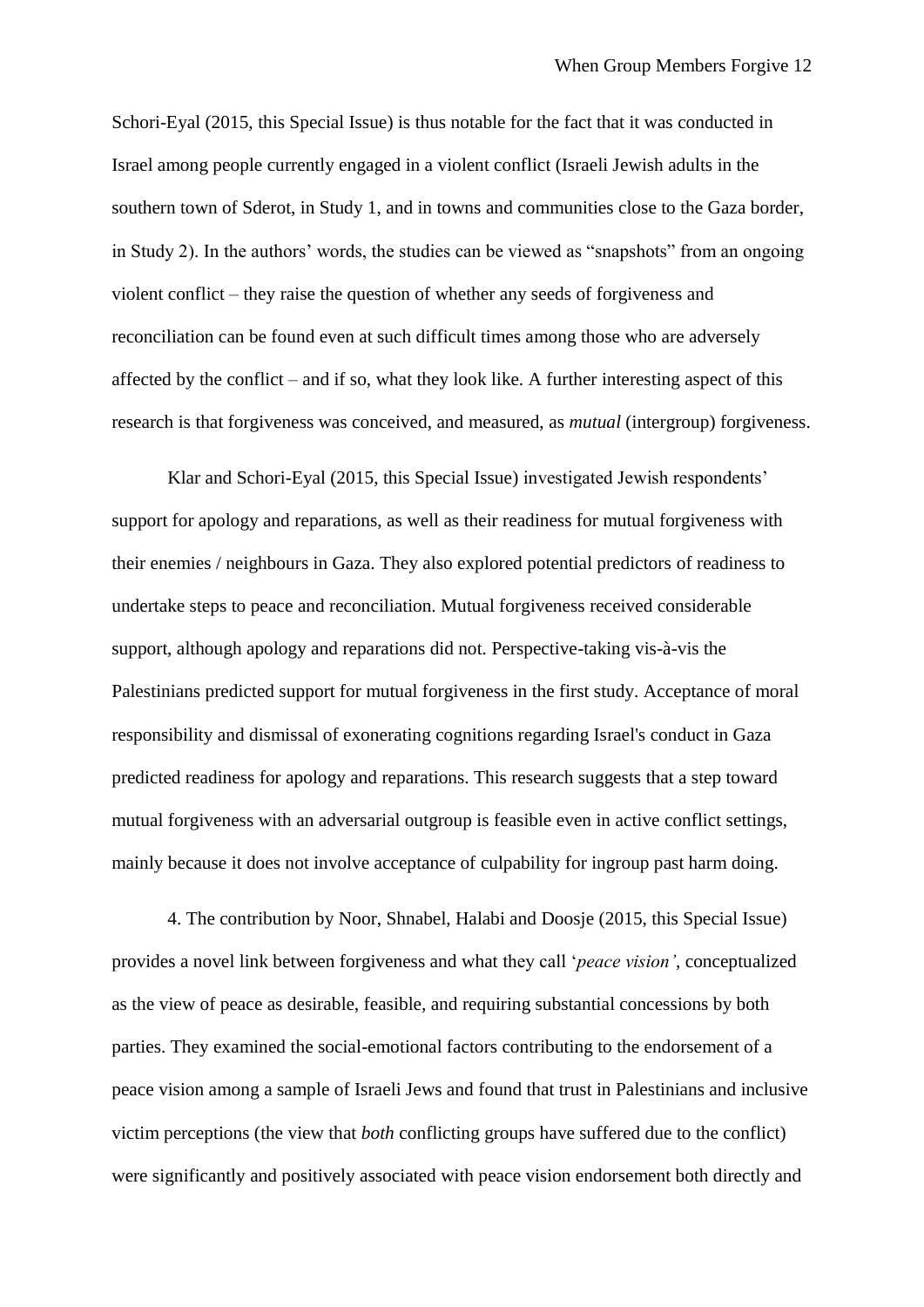indirectly, through forgiveness. These data, obtained from a sample of Israeli Jews with daily experience of the ongoing violent conflict with Palestinians, shed light on some of the socialemotional factors fostering the endorsement of a peace vision. Such affective factors complement some of the 'cold' cognitive factors proposed by some other researchers and offer insights that may help to guide practitioners actively involved in peacebuilding, not only in the Middle East but also more widely.

5. Given the collective nature of intergroup forgiveness, Wenzel and Okimoto (2015, this Special Issue) consider the restorative consequences of a group's act of forgiveness for its members as well as the offending group. In laboratory settings, the authors report that participants who were encouraged by their ingroup to forgive the transgressing group perceive less injustice than participants who were not encouraged by their ingroup to forgive. Interestingly, participants who were encouraged to forgive, in turn, displayed improved sentiments (e.g., reduced anger, increased sympathy) toward the transgressing group.

Similar to Voci and colleagues' contribution, Wenzel and Okimoto highlight the complex processes involved in intergroup forgiveness. Specifically, the researchers demonstrate that among respondents who identify highly with low status groups, forgiveness reduces perceived injustice by decreasing the threat posed to their group's status. Conversely, among low ingroup identifiers with high status groups, forgiveness decreases perceptions of injustice by reducing the threat perceived to their collectively shared values. The finding that, for members of low status groups, forgiveness can be associated with reduced perceptions of injustice serves as a warning that the consequences of forgiveness may not be uniquely positive (see also Greenaway et al., 2011).

6. As important as it is to study what conflicting groups can do to repair their damaged relationship, the contribution of third parties to this healing process must not be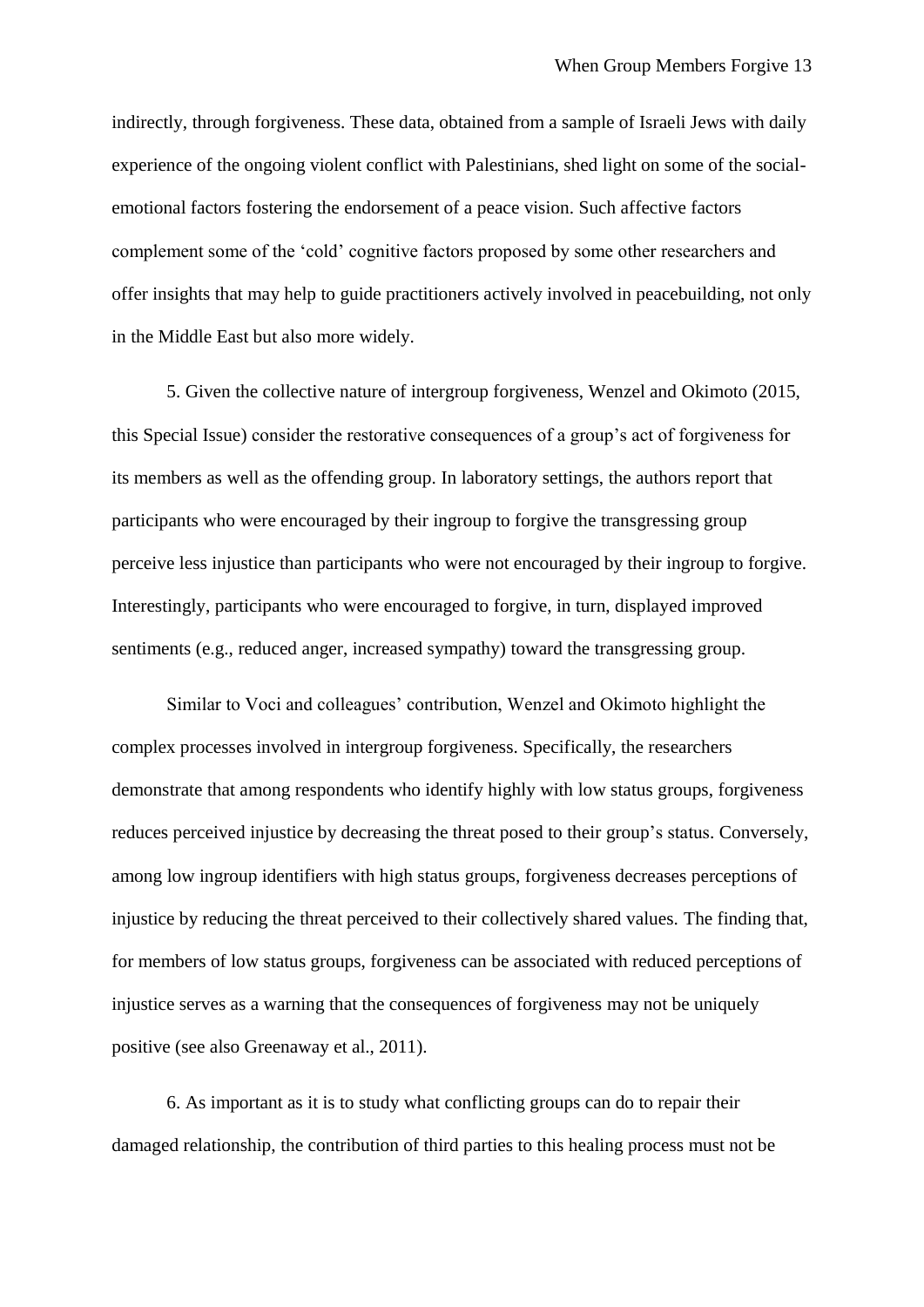overlooked. Harth and Shnabel (2015, this Special Issue) address the central role of third parties in this process. Using the Needs-Based Model of reconciliation (Shnabel & Nadler, 2008), in the context of a university student competition as well as the Israeli and Palestinian conflict, the authors compared the effectiveness of conciliatory messages delivered by the other conflict party or by a third party who shared (or did not share) a common identity with the other conflict party. The results revealed that conciliatory messages delivered by a third party who shared a common ingroup identity with the other conflict group were as effective as messages delivered by the other conflict group, and both messages led to greater support for intergroup reconciliation than messages conveyed by a third party who did not share a common ingroup identity.

7. Rotella, Richeson and McAdams (2015, this Special Issue) examine the critical issue of how perpetrator groups engage with their prior wrongdoing and what the consequences are for victim group members' forgiveness. By reminding perpetrator group members of historical atrocities (e.g., internment of Japanese in America, atomic bombing of Hiroshima), and prompting them to see their group as having changed from the past engagement in redemption narratives whereby they come to see growth in their moral character emerging from contemplating the wrong their group had committed—induces collective guilt and willingness to make reparations for their group's harm. Critically, victim group members who were exposed to these perpetrator group redemption narratives (i.e., 'we were wrong and have learned to be more moral') were more willing to reconcile with those who committed harm against their group, although this did not extend to forgiveness. This work suggests that, in contrast to "official government apologies," victims who are made aware of the change in perpetrator group members' character as a result of their engagement in redemption narratives can effectively promote intergroup reconciliation.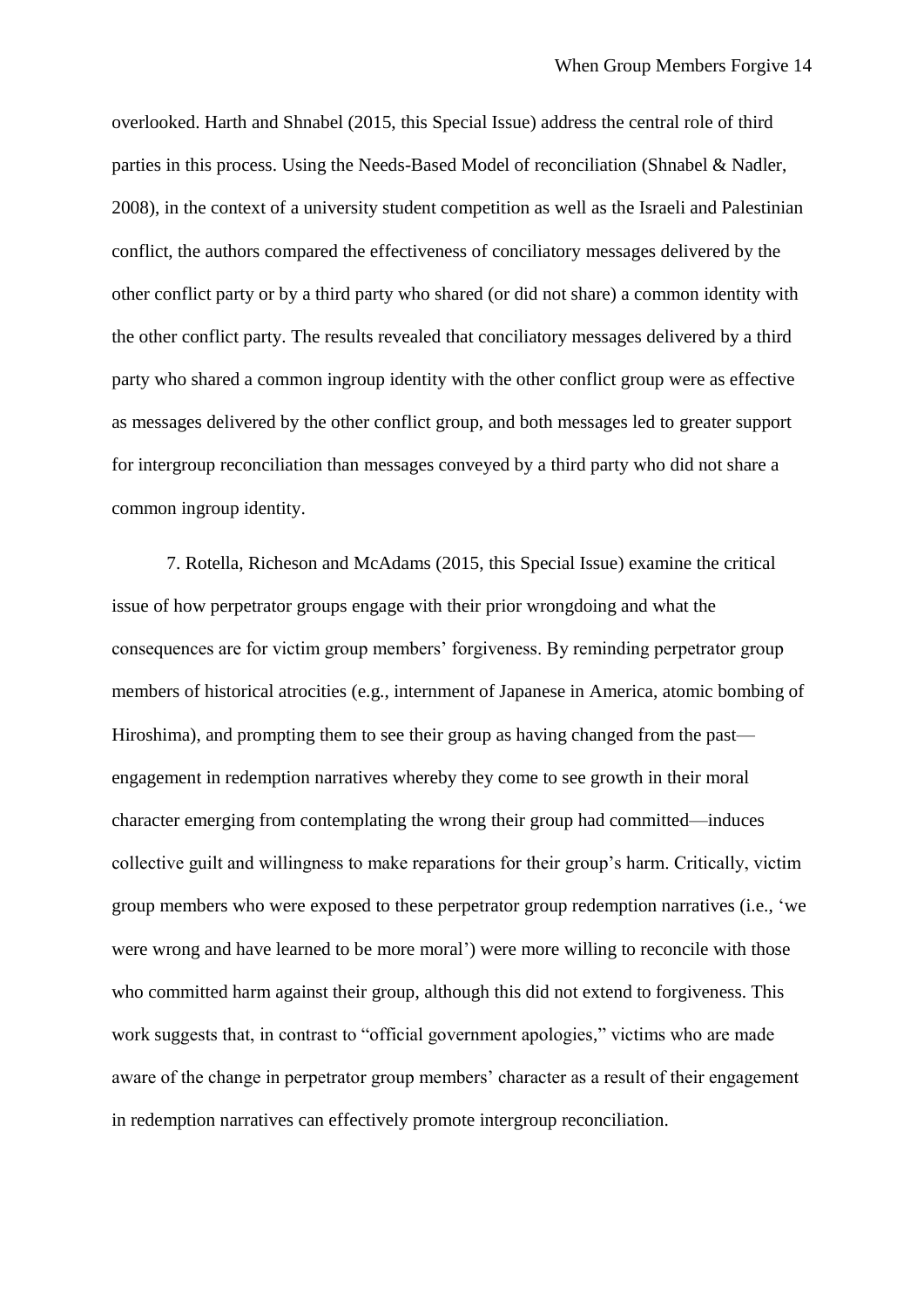8. A variety of social factors can influence victim group members' responses to apologies offered by perpetrator groups. Shnabel, Halabi, and SimanTov-Nachlieli (2015, this Special Issue) investigate this critical issue in the context of an ongoing conflict—that of the Israelis and Palestinians. Although substantial differences in power exist between these groups, both groups have engaged in harm doing against the other. In their studies, potential change in existing relations between the two groups was addressed in terms of its effect on willingness to forgive. Specifically, an apology that was said to have been offered to Israeli Arabs by Israeli Prime Minister Netanyahu was perceived as more insincere when offered at a time when the status of Arabs might improve (conditions were unstable due to the Arab Spring) than when status relations were perceived to be stable. Critically, under unstable conditions, the apology was perceived as insincere and manipulative, which undermined Arabs' willingness to forgive Israel for past harm.

9. As we have noted already, apologies have been conceived as conducive to and tested for their effectiveness in promoting forgiveness. In their contribution to this Special Issue, Berndsen, Hornsey and Wohl (2015) suggest that one reason for the discrepancy between the interpersonal and intergroup literatures on apology and forgiveness may be that collective apologies are relatively ingroup focused. They note that the collective apologies used in prior experimental paradigms have concentrated on the *offenders'* feelings about the transgression committed, and the *offenders'* intentions for the future.

In this new work, Berndsen et al. (2015, this Special Issue) propose that collective apologies will be more effective at facilitating trust, remorse, and forgiveness if they focus on the *victimized* group (rather than the offender group)—in particular on victimized group members' feelings (relative to offender group members' feelings). Two experimental studies are reported in which they manipulate the focus of a collective apology. These new studies do indeed provide more persuasive evidence that apology can promote intergroup forgiveness.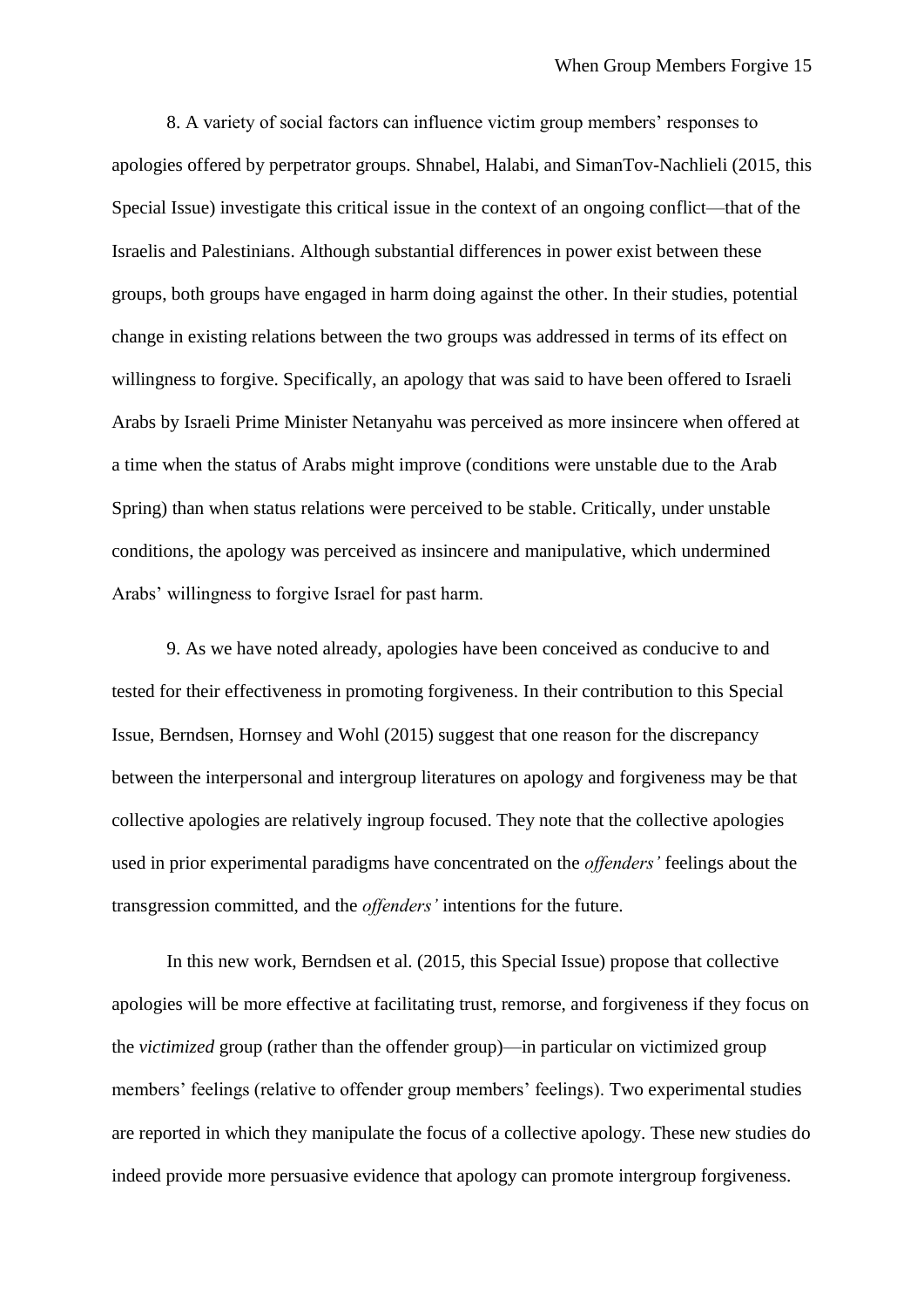As predicted, a victim-focused apology (relative to offender-focused apology) heightened perceptions of the offender groups' remorse, which in turn enhanced intergroup forgiveness, both directly and indirectly via trust in the offenders. Perceptions of remorse, empathy, and trust also uniquely increased intergroup forgiveness.

## **Conclusion**

We hope that readers of this Special Issue of *Group Processes and Intergroup Relations* will agree with us that though the study of intergroup forgiveness has a short past it should have a long future. Traditionally, the study of intergroup relations in social psychology has prioritized one dependent measure – outgroup attitudes, or prejudice, and much has been learned from this focus. Yet, attitudes might not be the most important outcome for groups that have been locked in conflict and who have engaged in unilateral or bilateral atrocities. Positive attitudes might not even be necessary for future peace, where 'liking' outgroup members might be less important than respecting them, learning to take their perspective, trusting, and ultimately forgiving them.

The papers in this Special Issue help us to look ahead to anticipate what kinds of future research will be most fruitful. First, all the papers in this Special Issue on Intergroup Forgiveness focus on *outgroup forgiveness* (but see the contribution to this Special Issue by Klar and Schori-Eyal (2015) for a novel conception and measurement of *mutual* intergroup forgiveness). Inspired by the contribution by Rotella, Richeson and McAdams (2015, this Special Issue), who examined the consequences of perpetrator groups' engagement with their prior wrongdoing for victim group members' forgiveness, a valuable avenue for future research would be to address factors that might lead young members of historical perpetrator groups to engage in such productive redemption narratives. Specifically, if contemporary Turks, Cambodians, Nigerians and Tutsis are prompted to consider their own lessons and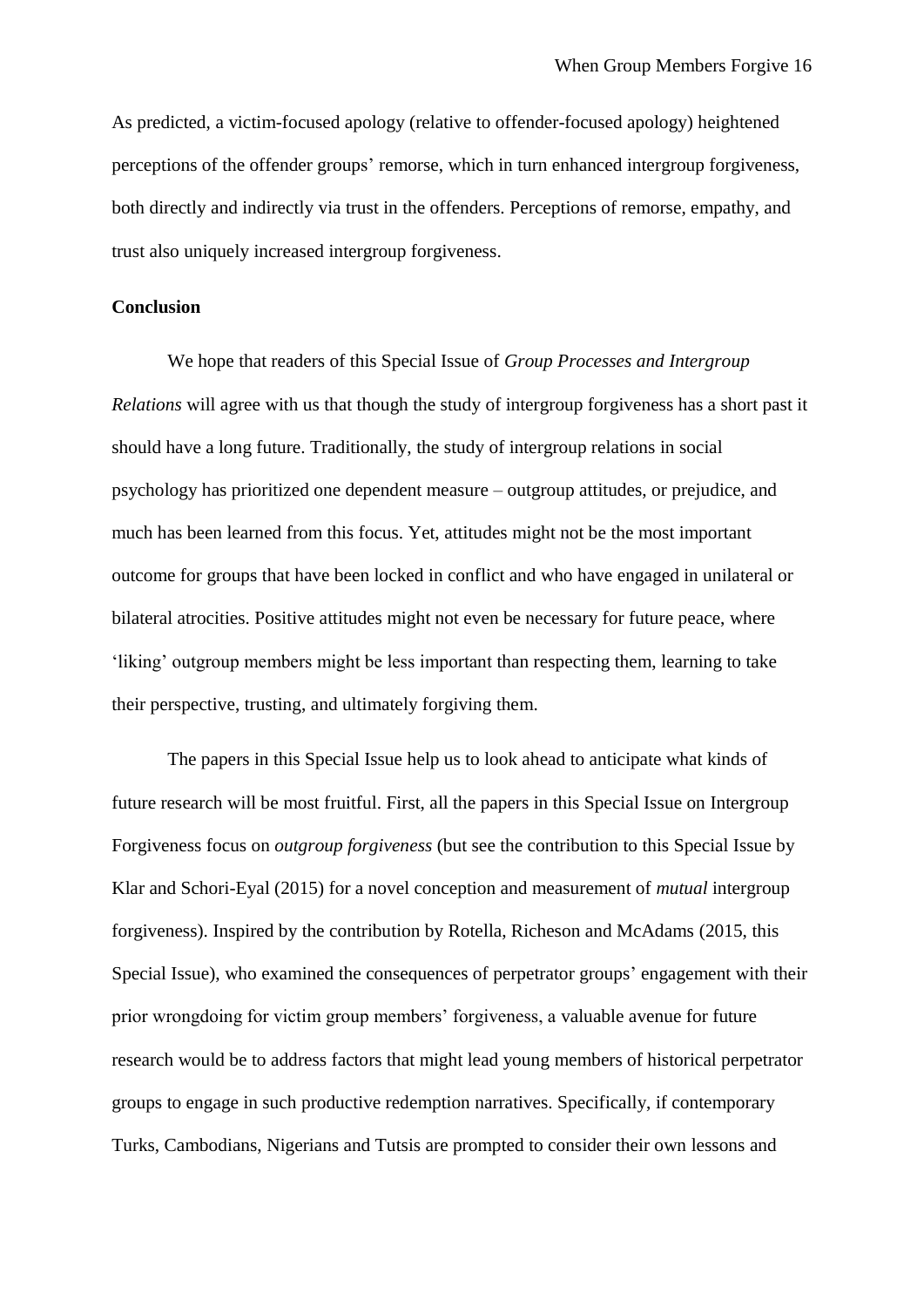improvement following the genocides and massacres that took place within Armenia, Cambodia, Biafra and Rwanda respectively, would such narratives result in forgiveness of members of their own national *ingroup* for past atrocities? That is, are similar factors involved in forgiving historical ingroup members, compared with forgiveness for harm done by outgroups? What consequences ensue, for example, for national pride and group identification? Some initial work suggests that forgiving one's own ingroup for its past harm doing entails similar processes to forgiving an outgroup for its harm to the ingroup (Wohl & Branscombe, 2009), but there are likely to be different moderators involved in the two cases.

Second, we should be cautious about accepting forgiveness, notwithstanding that it appears to be an act of strength, as uniformly positive and desirable. Wenzel and Okimoto (2015, this Special Issue) report that, for members of low status groups, forgiveness is associated with reduced perceptions of injustice. A parallel might be drawn with work on intergroup contact and prejudice reduction, where recent research has warned that for members of some subordinate groups positive contact (such as outgroup friendship) with members of the dominant group may have an unwanted 'sedative' effect, dulling minority members' sense of injustice and their willingness to take collective active to challenge inequality (see Dixon, Levine, Reicher & Durrheim, 2012).

To conclude, in focusing this Special Issue on intergroup forgiveness, we do not wish to assert the supremacy of intergroup forgiveness over, for example, trust or other related concepts. We simply sought to bring together a set of papers that illustrate the ferment in the field, the importance of the issues raised for a wide range of conflicts, and how a better understanding of forgiveness between groups may help us, ultimately, to improve intergroup relations and resolve enduring intergroup conflicts. The fresh insights provided by the authors of the contributions in this Special Issue make us confident that there will be a rich body of future research on the antecedents and consequences of intergroup forgiveness, as well as the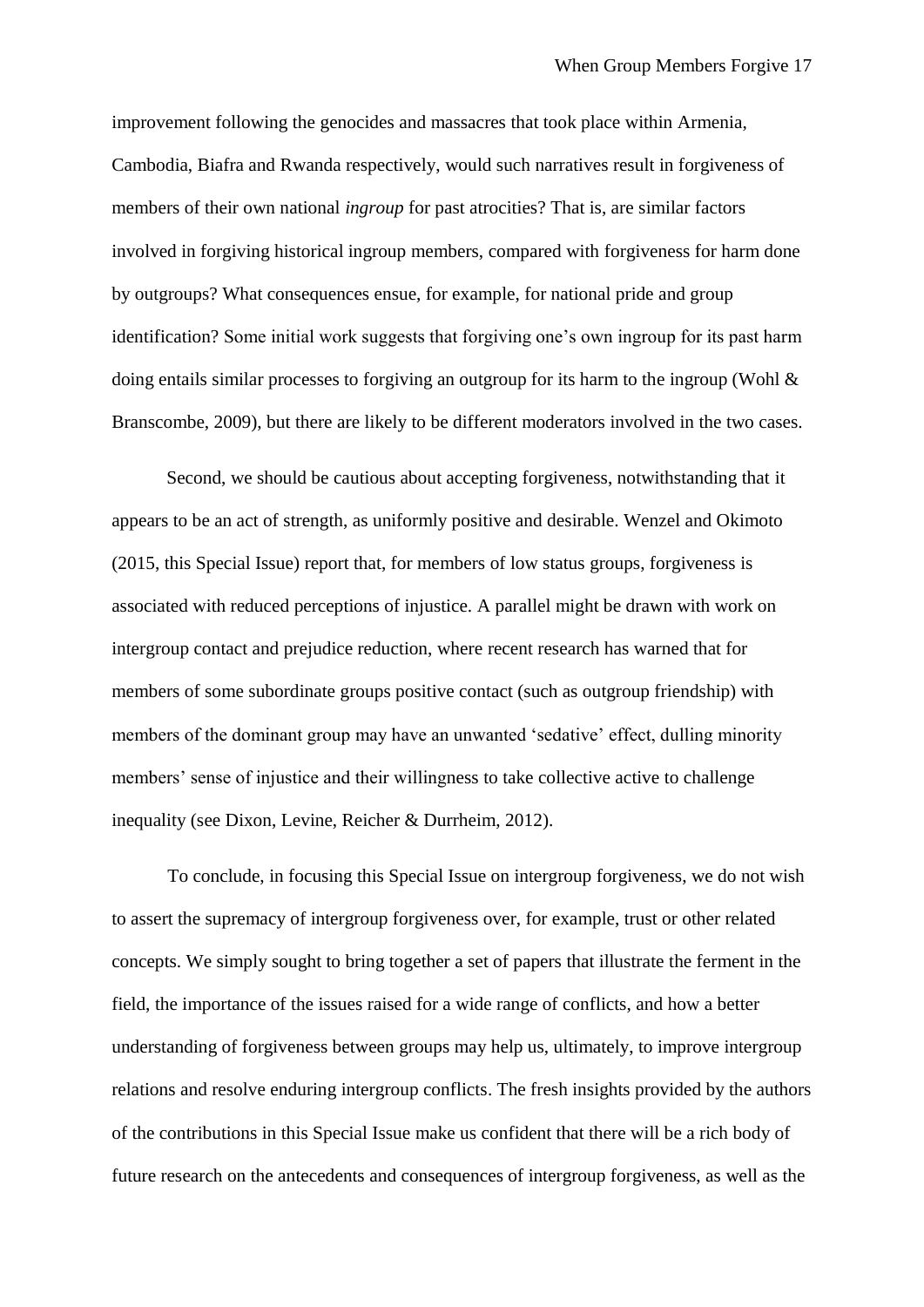mediating and moderating processes involved. This new wave of research will ensure that future comprehensive analyses of intergroup conflict, from a range of disciplines including social psychology, will not be possible without referring to a substantial body of theoretical and empirical work on how, when, why, and with what consequences members of different groups do or do not forgive each other for past transgressions.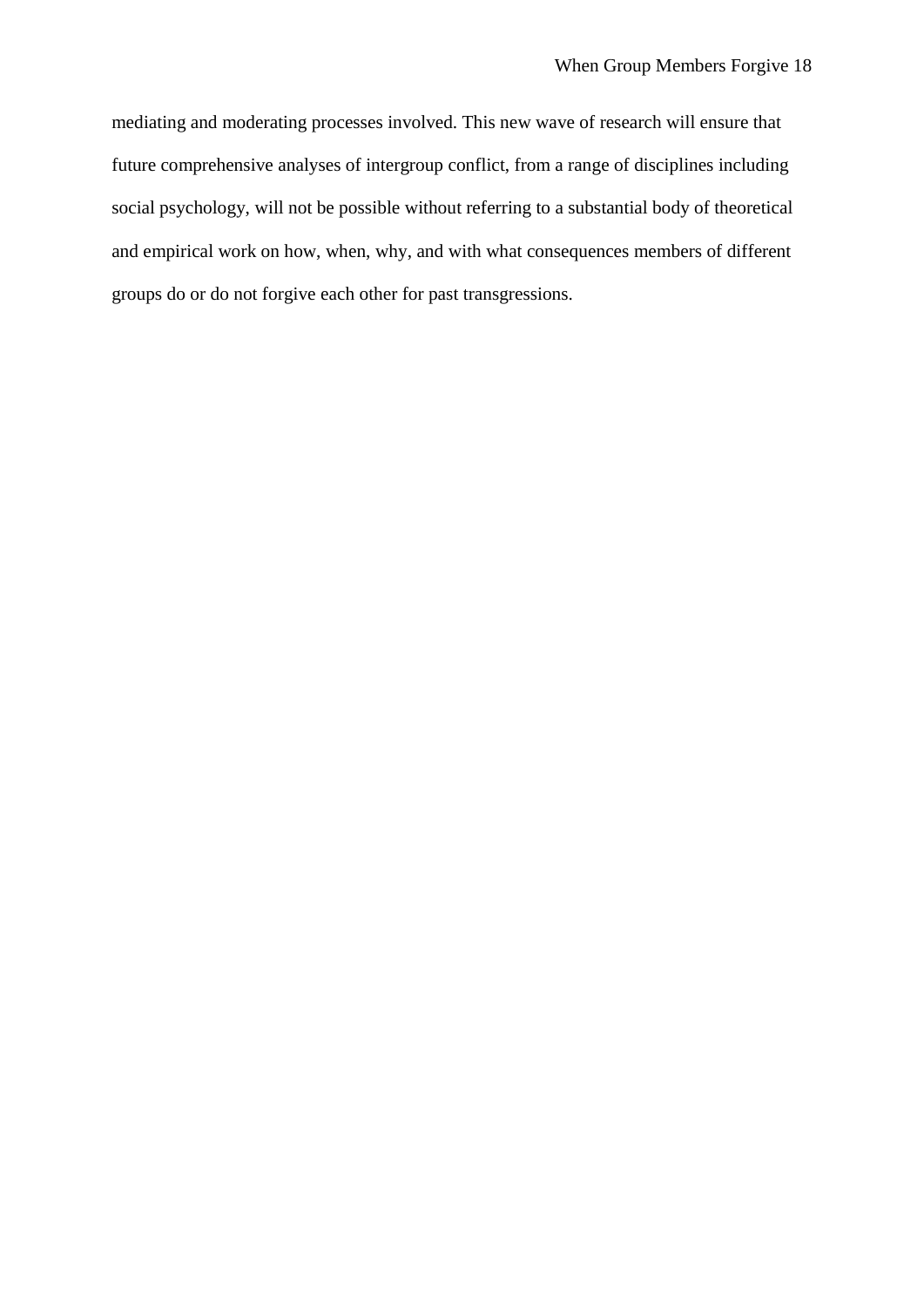#### References

- Berndsen, M., Hornsey, M.J., & Wohl, M.J.A. (2015). The impact of a victim-focused apology on forgiveness in an intergroup context. *Group Processes and Intergroup Relations, 18,* XX-XX.
- Branscombe, N.R., Warner, R.H., Klar, Y., Fernández, S. (in press). Historical group victimization entails moral obligations for descendants. *Journal of Experimental Social Psychology.*
- Branscombe, N.R., Wohl, M.J.A., & Warner, R.H. (in press). Remembering historical victimization: Potential for intergroup conflict escalation and conflict reduction. In A. Miller (Ed.), *The social psychology of good and evil* (2<sup>nd</sup> ed.). New York: Guilford Press.
- Carlsmith, K.M., Wilson, T.D., & Gilbert, D.T. (2008). The paradoxical consequences of revenge. *Journal of Personality and Social Psychology, 95,* 1316-1324. doi: [org/10.1037/a0012165](file:///C:/Users/T.Sayers/Downloads/doi.org/10.1037/a0012165)
- Dixon, J., Levine, M., Reicher, S., & Durrheim, K. (2012). Beyond prejudice: Relational inequality, collective action, and social change revisited. *Behavioral and Brain Sciences, 35*, 411-466. doi:10.1017/S0140525X11002214
- Enright, R. D., Freedman, S., & Rique, J. (1998). The psychology of interpersonal forgiveness. In R. D. Enright & J. North (Eds.), *Exploring forgiveness* (pp. 46-62). Madison, WI: University of Wisconsin Press.
- Fehr, R., Gelfand, M. J., & Nag, M. (2010). The road to forgiveness: A meta-analytic synthesis of its situational and dispositional correlates. *Psychological Bulletin*, *136*, 894-914. [doi:org/10.1037/a0019993](http://psycnet.apa.org/doi/10.1037/a0019993)

Greenaway, K.H., Quinn, E.A., & Louis, W.R. (2011). Appealing to common humanity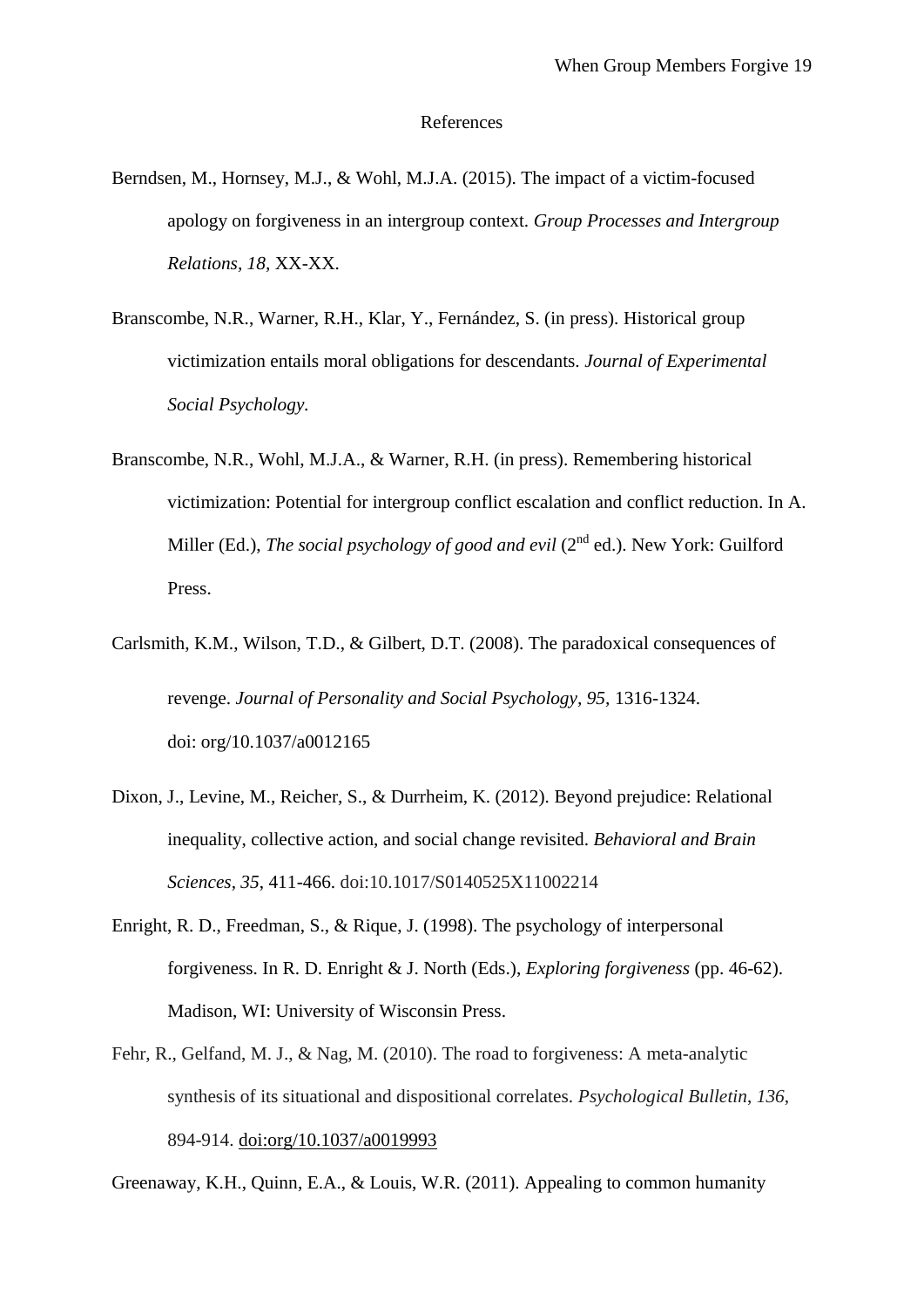increases forgiveness but reduces collective action among victims of historical atrocities. *European Journal of Social Psychology, 41,* 569-573. doi: 10.1002/ejsp.802

- Harth, N., & Shnabel, N. (2015). Third-party intervention in intergroup reconciliation: The role of neutrality and common identity with the other conflict party. *Group Processes and Intergroup Relations, 18,* XX-XX.
- Hewstone, M., Cairns, E., Voci, A., Hamberger, J., & Niens, U. (2006). Intergroup contact, forgiveness, and experience of the troubles in Northern Ireland. *Journal of Social Issues, 62*, 99-210. doi: 10.1111/j.1540-4560.2006.00441.x
- Hewstone, M., Cairns, E., Voci, A., McLernon, F., Niens, U., & Noor, M. (2004). Intergroup forgiveness and guilt in Northern Ireland: Social psychological dimensions of 'the troubles'. In N. R. Branscombe, & B. Doosje (Eds.), *Collective guilt: International perspectives* (pp. 193–215). New York: Cambridge University Press.
- Hewstone, M., Maslen, H., Cairns, E., Tam, T, Myers, E., & Lloyd, H. (2013). Intergroup forgiveness and apology: Psychological research and philosophical considerations. In C. Lewis, B. Rogers, K. Loewenthal, R. Amlôt, M. Cinnirella, & H. Ansari. (Eds.), *Aspects of terrorism and martyrdom* (pp. 39-74). New York: Edwin Mellen.
- Hornsey, M.J., & Wohl, M.J.A. (2013). We are sorry: Intergroup apologies and their tenuous link with intergroup forgiveness. *European Review of Social Psychology, 24,* 1-31. doi: 10.1080/10463283.2013.822206
- Klar, Y., & Schori-Eyal, N. (2015). Gazing at Gaza from suffering Sderot: Seeds of forgiveness and reconciliation amidst the turmoil. *Group Processes and Intergroup Relations, 18,* XX-XX.

Kira, I.A., Lewandowski, L.A., Templin, T.N., Ramaswamy, V., Ozkan, B., & Mohanesh, J.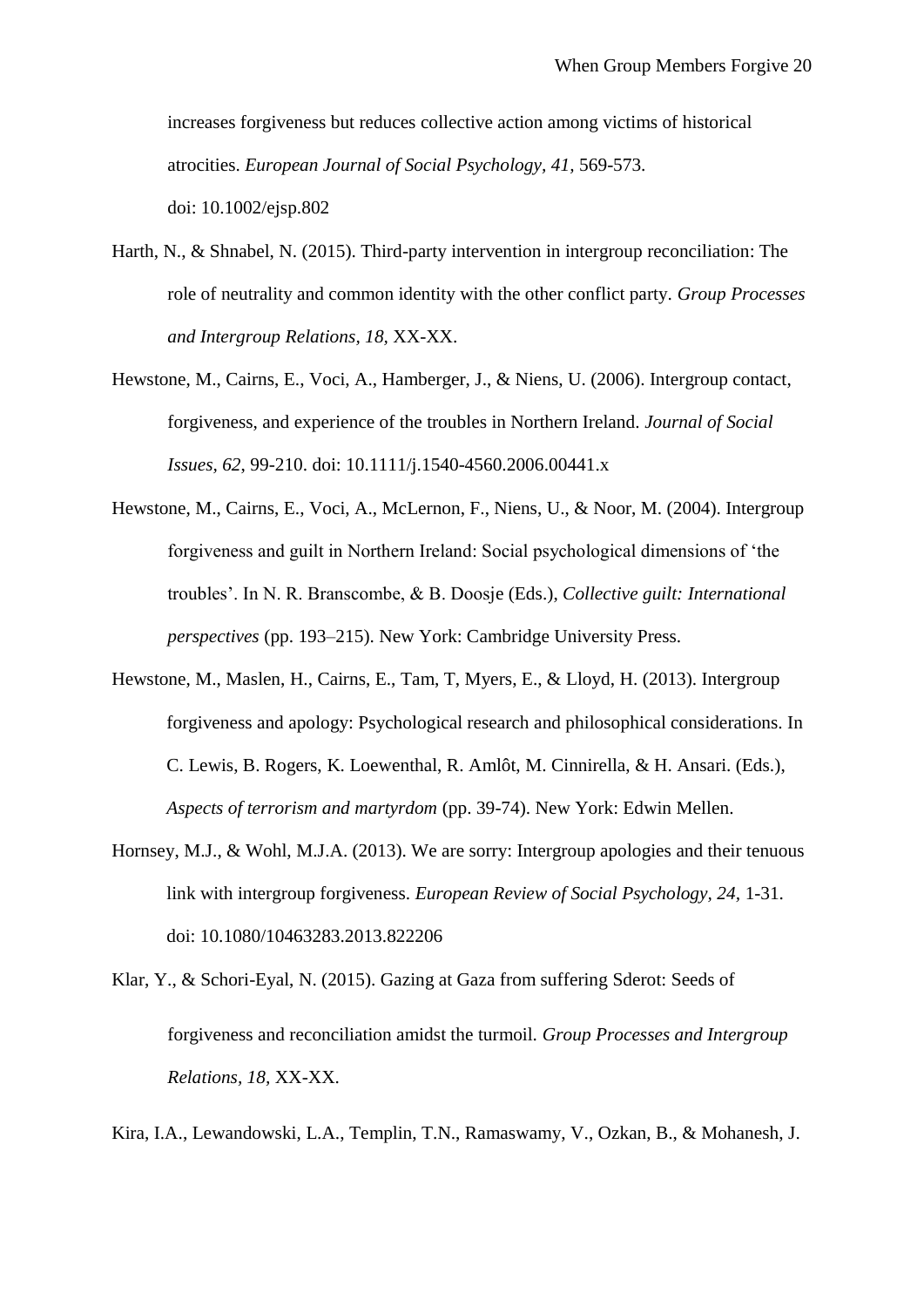(2009). The effects of post-retribution inter-group forgiveness: The case of Iraqi refugees. *Peace and Conflict: Journal of Peace Psychology, 15,* 385-413. doi.org/10.1080/10781910903158669

Larsen, B.A., Darby, R.S., Harris, C.R., Nelkin, D.K., Milam, P-E., & Christenfeld, N.J.S. (2012). The immediate and delayed cardiovascular benefits of forgiving. *Psychosomatic Medicine, 74,* 745-750. doi: 10.1097/PSY.0b013e31825fe96c

Leonard, D.J., Mackie, D.M., & Smith, E.R. (2011). Emotional responses to intergroup apology mediate intergroup forgiveness and retribution. *Journal of Experimental Social Psychology, 47,* 1198-1206. doi:10.1016/j.jesp.2011.05.002

Leyens, J.P., Paladino, P.M., Rodriguez-Torres, R., Vaes, J., Demoulin, S., Rodriguez-Perez, A., & Gaunt, R. (2000). The emotional side of prejudice: The attribution of secondary emotions to ingroups and outgroups. *Personality and Social Psychology Review, 4,*  186-197. doi: 10.1207/S15327957PSPR0402\_06

Licata, L., Klein, O., Saade, W., Azzi, A., & Branscombe, N.R. (2012). Perceived outgroup (dis)continuity and attribution of responsibility for the Lebanese civil war mediate effects of national and religious subgroup identification on intergroup attitudes. *Group Processes and Intergroup Relations, 15,* 179-192*.* doi: 10.1177/1368430211414445

McCullough, M. E., Kurzban, R., & Tabak, B. A. (2013). Cognitive systems for revenge and forgiveness. *Behavioral and Brain Sciences*, *36,* 1-15. [doi.org/10.1017/S0140525X11002160](http://dx.doi.org/10.1017/S0140525X11002160)

McCullough, M.E., Worthington, E.L., & Rachal, K.C. (1997). Interpersonal forgiving in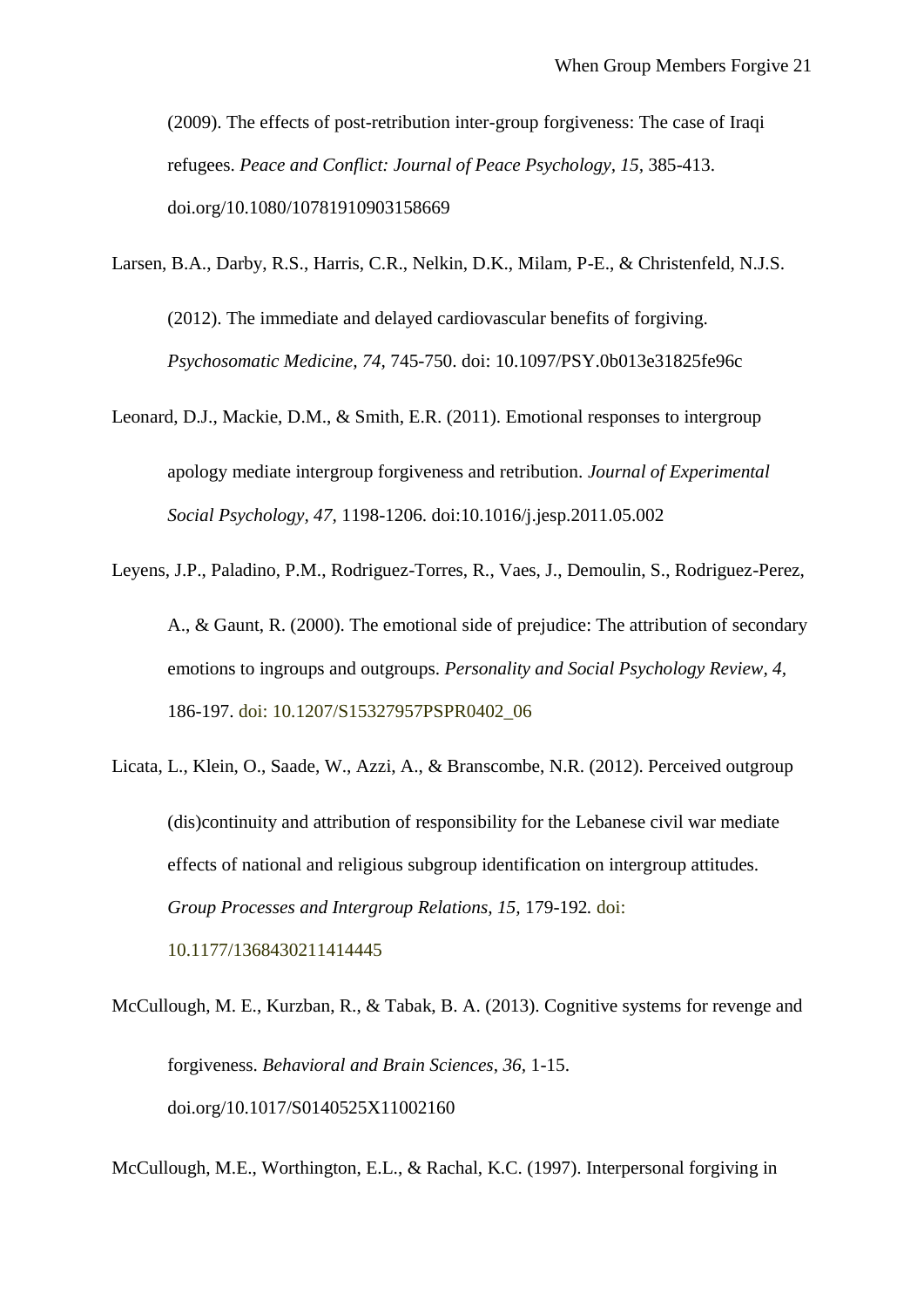close relationships. *Journal of Personality and Social Psychology, 73,* 321-326. [doi.org/10.1037/0022-3514.73.2.321](http://psycnet.apa.org/doi/10.1037/0022-3514.73.2.321)

Myers, E., Hewstone, M., & Cairns, E. (2009). Impact of conflict on mental health in Northern Ireland: The mediating role of intergroup forgiveness and collective guilt. *Political Psychology, 30*, 269–290. doi: 10.1111/j.1467-9221.2008.00691.x

Minow, M. (1998). *Between vengeance and forgiveness.* Boston, MA: Beacon.

- Noor, M., Brown, R., Gonzalez, R., Manzi, J., & Lewis, C. A. (2008). On positive psychological outcomes: What helps groups with a history of conflict to forgive and reconcile with each other? *Personality and Social Psychology Bulletin, 34*, 819–832. doi: 10.1177/0146167208315555
- Noor, M., Brown, R., & Prentice, G. (2008). Precursors and mediators of intergroup reconciliation in Northern Ireland: A new model. *British Journal of Social Psychology, 47,* 481-495. doi: 10.1348/014466607X238751
- Noor, M., Chao, M., Johnston, B., Glasford, D. (2015). *When and how collective forgiveness might backfire: The impact of victimhood discourse, forgiveness rationale, and moral highground on the efficacy of victim-perpetrator communication*. Unpublished Manuscript.
- Noor, M., Shnabel, N., Halabi, S., & Doosje, B. (2015). Peace vision and its socio-emotional antecedents: The role of forgiveness, trust, and inclusive victim perceptions. *Group Processes and Intergroup Relations, 18,* XX-XX.
- Noor, M., Shnabel, N., Halabi, S., & Nadler, A. (2012). When suffering begets suffering the psychology of competitive victimhood between adversarial groups in violent conflicts. *Personality and Social Psychology Review*, *16*, 351-374.

doi:10.1177/1088868312440048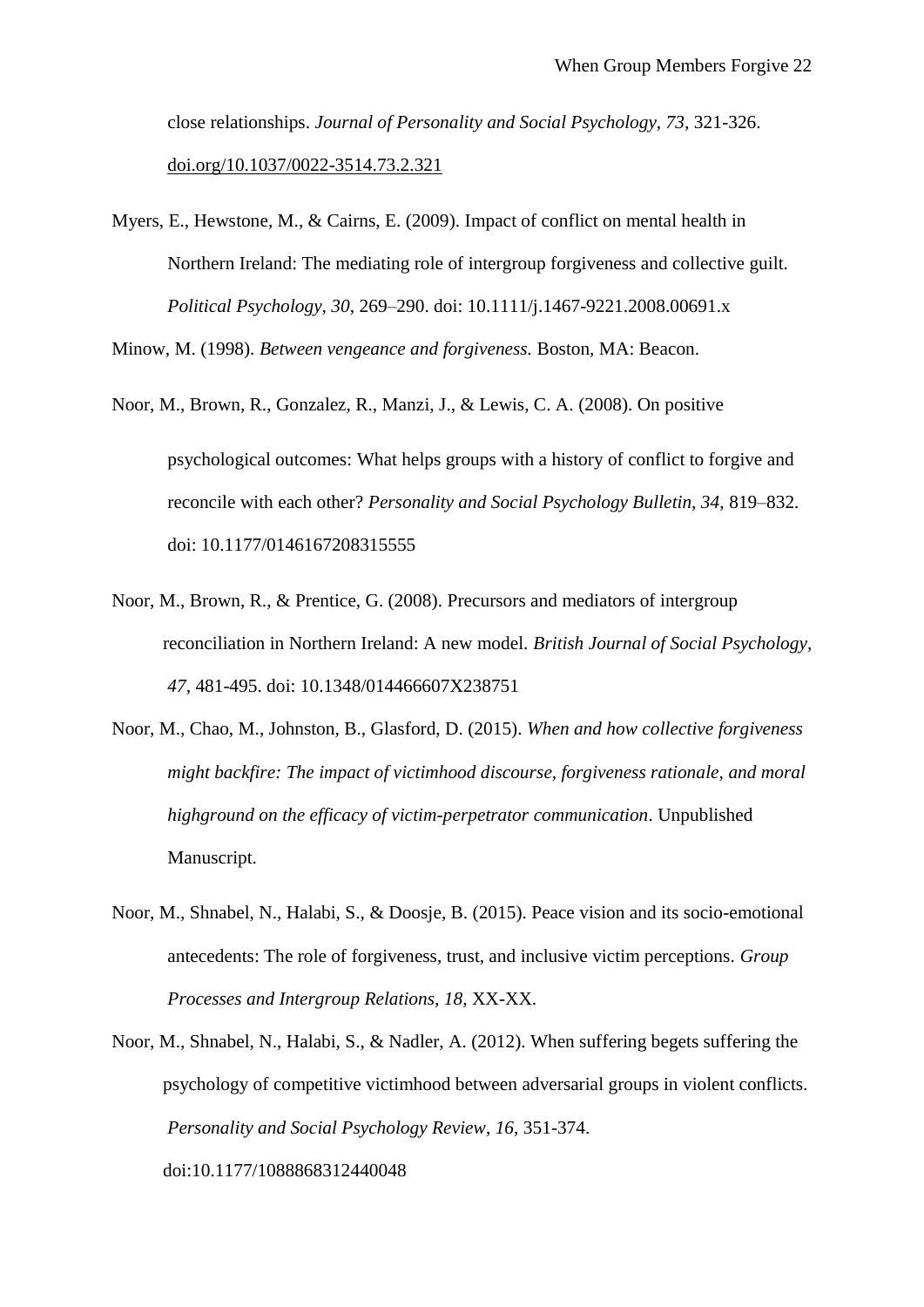- Ohbuchi, K., Kameda, M., & Nariyuki, A. (1989). Apology as aggression control: Its role in mediating appraisal of and response to harm. *Journal of Personality and Social Psychology, 56,* 219-227. [doi.org/10.1037/0022-3514.56.2.219](http://psycnet.apa.org/doi/10.1037/0022-3514.56.2.219)
- Philpot, C.R., & Hornsey, M.J. (2008). What happens when groups say sorry: The effect of intergroup apologies on their recipients. *Personality and Social Psychology Bulletin, 34*, 474-487. doi: 10.1177/0146167207311283.
- Regalia, C., Pelucchi, S., Paleari, F.G., Manzi, C., & Brambilla, M. (2015). Forgiving the terrorists of the 'Years of Lead' in Italy: The role of restorative justice beliefs and sociocognitive determinants. *Group Processes and Intergroup Relations, 18,* XX-XX.
- Rotella, K.N., Richeson, J.A., & McAdams, D.P. (2015). Groups' search for meaning:

Redemption on the path to intergroup reconciliation. *Group Processes and Intergroup Relations, 18,* XX-XX.

- Rouhana, N. N., & Bar-Tal, D. (1998). Psychological dynamics of intractable ethnonational conflicts: The Israeli–Palestinian case. *American Psychologist, 53*, 761-770. [doi.org/10.1037/0003-066X.53.7.761](http://psycnet.apa.org/doi/10.1037/0003-066X.53.7.761)
- Shnabel, N., Halabi, S., & Noor, M. (2013). Overcoming competitive victimhood and facilitating forgiveness through re-categorization into a common victim or perpetrator identity. *Journal of Experimental Social Psychology*, *49*, 867-877. [doi:10.1016/j.jesp.2013.04.007](http://dx.doi.org/10.1016/j.jesp.2013.04.007)
- Shnabel, N., Halabi, S., & Siman Tov-Nachlieli, H. (2015). Group apology under unstable status relations: Percpetionsof insincerity hinder reconciliation and forgiveness. *Group Processes and Intergroup Relations, 18,* XX-XX.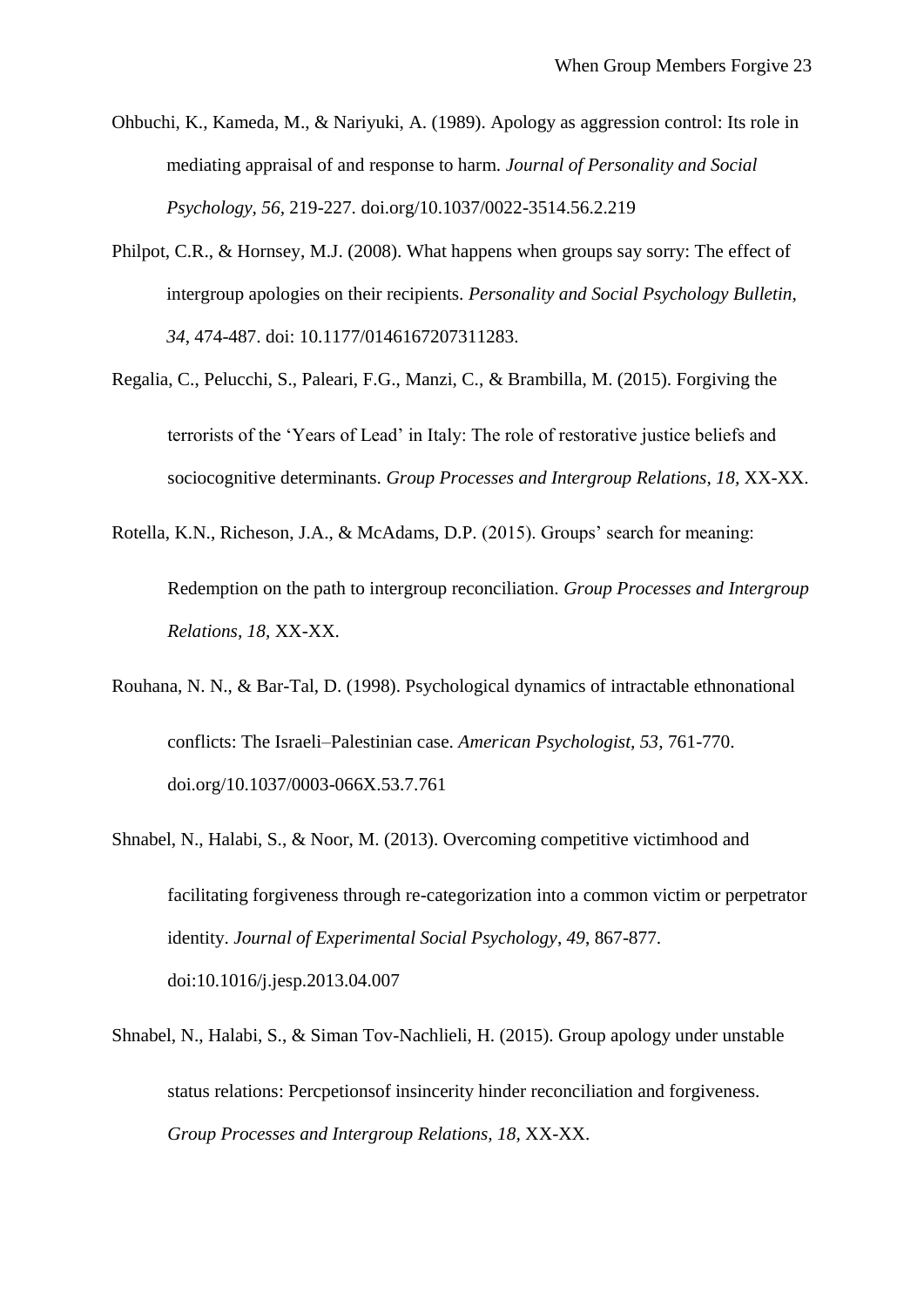Shnabel, N., & Nadler, A. (2008). A needs-based model of reconciliation: Satisfying the differential emotional needs of victim and perpetrator as a key to promoting reconciliation. *Journal of Personality and Social Psychology, 94,* 116-132. [doi.org/10.1037/0022-3514.94.1.116](http://psycnet.apa.org/doi/10.1037/0022-3514.94.1.116)

Staub, E. (2006). Reconciliation after genocide, mass killing and intractable conflict:

Understanding the roots of violence, psychological recovery, and steps toward a general theory. *Political Psychology, 27,* 867–894. doi: 10.1111/j.1467- 9221.2006.00541.x

- Sullivan, D., Landau, M.J., Branscombe, N.R., & Rothschild, Z.K. (2012). Competitive victimhood as a response to accusations of ingroup harmdoing. *Journal of Personality and Social Psychology, 102,* 778-795*.* [doi.org/10.1037/a0026573](http://psycnet.apa.org/doi/10.1037/a0026573)
- Tam, T., Hewstone, M., Cairns, E., Tausch, N., Maio, G., & Kenworthy, J. (2007). The impact of intergroup emotions on forgiveness in Northern Ireland. *Group Processes and Intergroup Relations, 10,* 119-136. doi: 10.1177/1368430207071345

Tutu, D. (1999). *No future without forgiveness*. London: Random House.

- Van Tongeren, D.R., Burnette, J.L., O'Boyle, E.O., Worthington, E.L., & Forsyth, D.R. (2013). A meta-analysis of intergroup forgiveness. *Journal of Positive Psychology, 9,*  81-95. [doi.org/10.1080/17439760.2013.844268](file:///C:/Users/T.Sayers/Downloads/doi.org/10.1080/17439760.2013.844268)
- Voci, A., Hewstone, M., Swart, H., & Veneziani, C. (2015). Refining the association between intergroup contact and intergroup forgiveness in Northern Ireland: Type of contact, prior conflict experience, and group identification. *Group Processes and Intergroup Relations, 18,* XX-XX*.*

Vollhardt, J.R. (2009). The role of victim beliefs in the Israeli–Palestinian conflict: Risk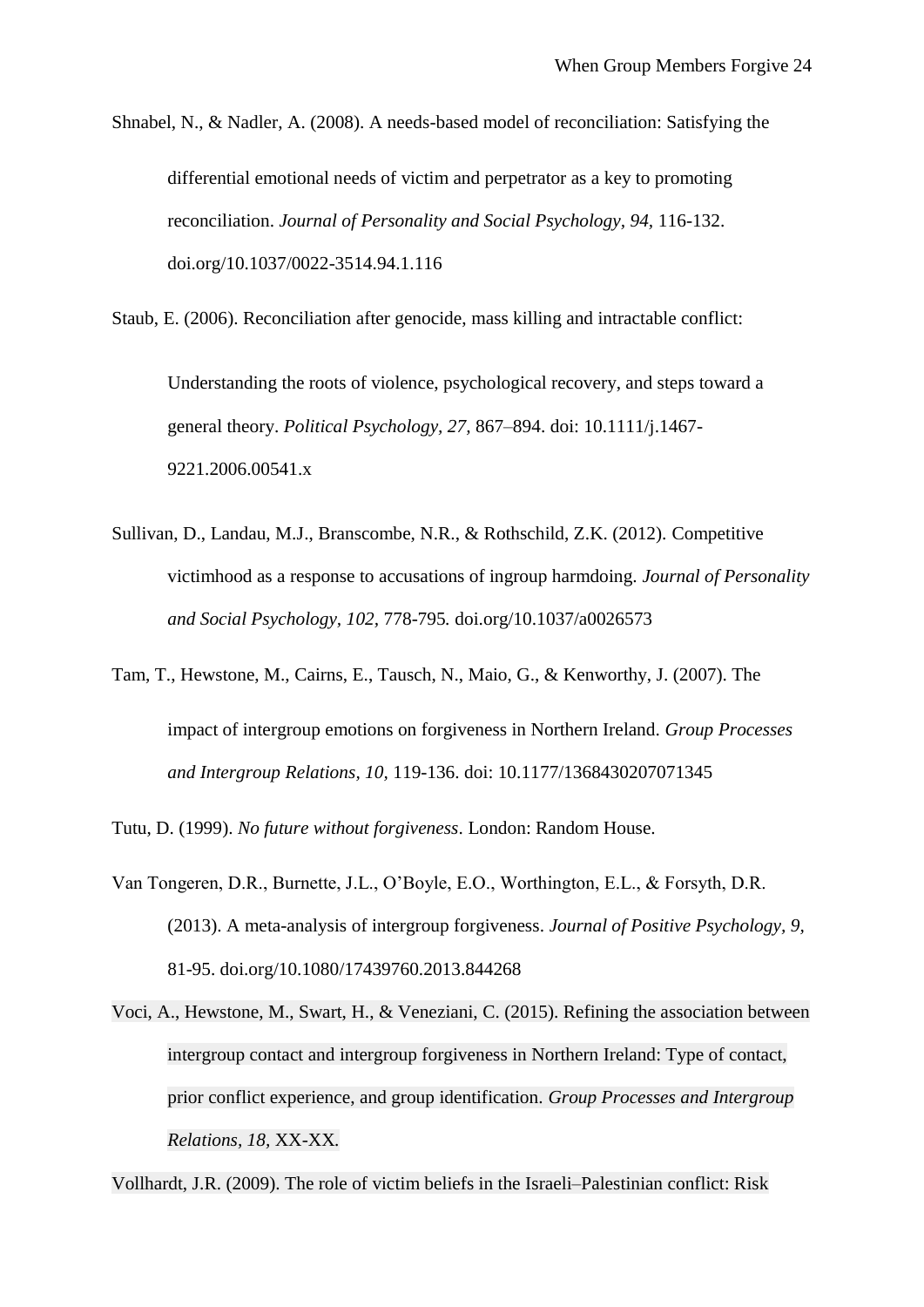or potential for peace? *Peace and Conflict: Journal of Peace Psychology, 15*, 135– 159. [doi.org/10.1080/10781910802544373](file:///C:/Users/T.Sayers/Downloads/doi.org/10.1080/10781910802544373)

Vollhardt, J. (2013). 'Crime against Humanity' or 'Crime against Jews'? Acknowledgment in construals of the Holocaust and its importance for intergroup relations. *Journal of Social Issues, 69*, 144–161. doi: 10.1111/josi.12008

Vollhardt, J.R., & Bilali, R. (in press). The role of inclusive and exclusive victim consciousness in predicting intergroup attitudes: Findings from Rwanda, Burundi, and DRC. *Political Psychology*.

- Warner, R.H., Wohl, M.J.A., & Branscombe, N.R. (2014). When do victim group members feel a moral obligation to help suffering others? *European Journal of Social Psychology, 44,* 231-241. doi: 10.1002/ejsp.2010
- Wenzel, M., & Okimoto, T.G. (2015). "We forgive": A group's act of forgiveness and its restorative effects on members' feeling of justice and sentiments toward the offender group. *Group Processes and Intergroup Relations, 18,* XX-XX.
- Wohl, M.J.A., & Branscombe, N.R. (2005). Forgiveness and collective guilt assignment to historical perpetrator groups depend on level of social category inclusiveness. *Journal of Personality and Social Psychology, 88*, 288-303. [doi.org/10.1037/0022-](http://psycnet.apa.org/doi/10.1037/0022-3514.88.2.288) [3514.88.2.288](http://psycnet.apa.org/doi/10.1037/0022-3514.88.2.288)
- Wohl, M.J.A., & Branscombe, N.R. (2009). Group threat, collective angst, and ingroup forgiveness for the war in Iraq. *Political Psychology, 30,* 193-217*.* doi: 10.1111/j.1467-9221.2008.00688.x